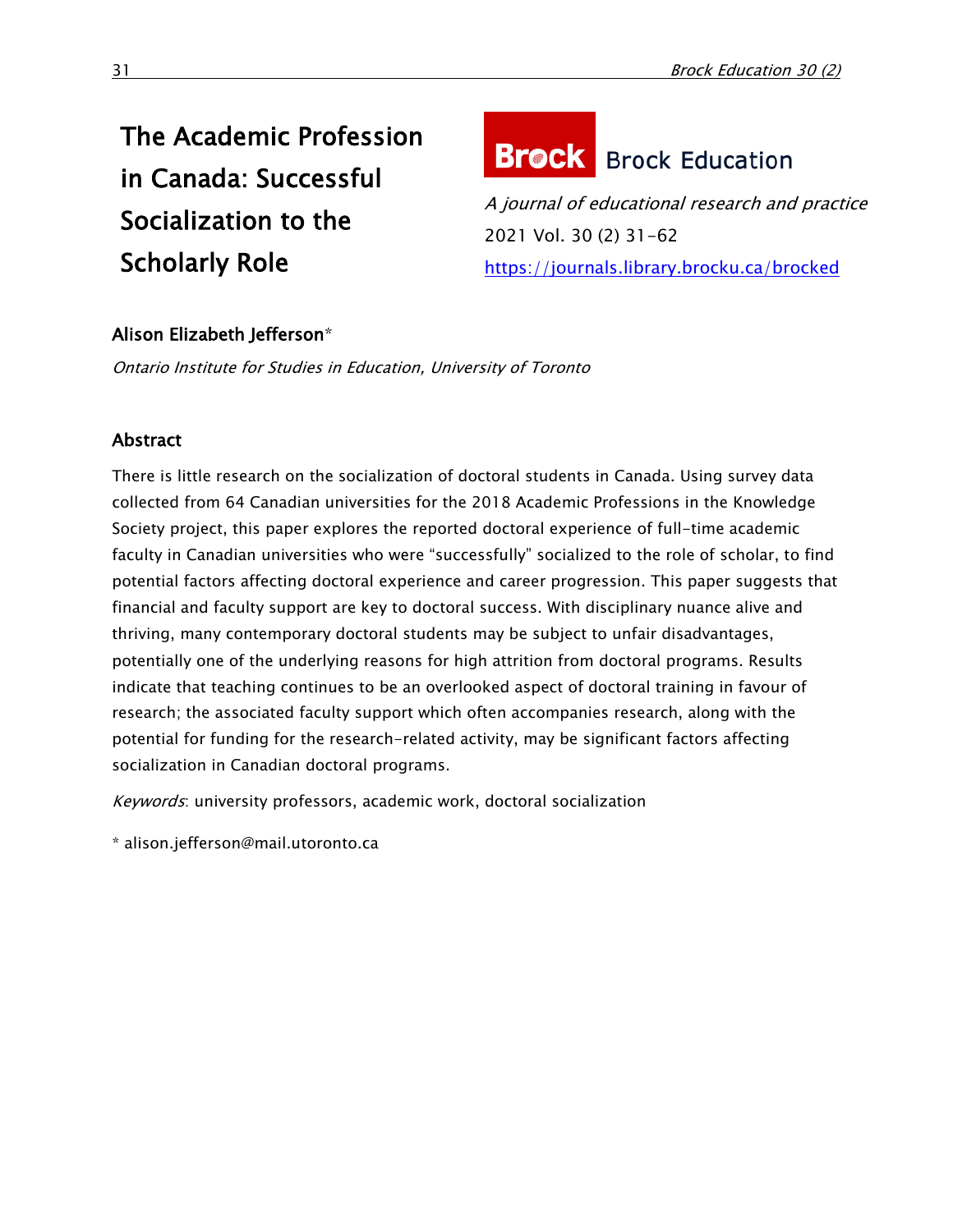Research confirms that less than half of all doctoral students complete their programs (Council of Graduate Schools, 2009; Devine & Hunter, 2016; Lovitts, 2001; Tamburri, 2013; Walker et al., 2008). These high rates of attrition can be extremely costly for the institution (Gardner, 2007) as well as the individual (Lovitts, 2001). Publications concerned with doctoral experience specifically in Canada are not great in number (see Leyton-Brown, 2008; Niemczyk, 2017; Shera, 2003); Canadian research on doctoral studies usually relates to issues of internationalization (Gao, 2019), comparative studies (Hands, 2018; Jalongo et al., 2014; Malakyan, 2019; Sarikaya et al., 2017; Wood, 2005), or is concerned with post-PhD career trajectories (McAlpine & Austin, 2018). With sparse information on the Canadian doctoral experience specifically within the existing literature, the data derived for this paper provides up-to-date, Canada-specific information against which further comparative work can be undertaken.

As an update to the 2007 Changing Academic Profession (CAP) survey, the 2018 Academic Profession in the Knowledge-Based Society (APIKS) project examined academic work across 18 nations. The Canadian data for this study are derived from a survey of professors in various disciplines at publicly funded universities across Canada. By investigating doctoral experiences of current faculty who have become scholars in their chosen disciplines, the aim was to explore potential factors affecting successful socialization to the doctoral role, and that of scholar, in a Canadian context.

The findings of this paper indicate aspects such as funding for doctoral students, training in instructional methods for teaching activity, and formal training for academic faculty in mentoring and supervision are key factors impacting successful doctoral socialization and subsequent career pathways and require further exploration.

This paper begins by briefly examining the current literature regarding doctoral socialization, including scholarly activity, balancing responsibilities as doctoral students, and the importance of support (i.e., faculty, peers, financial), addressing the notion that disciplines remain a key factor in the socialization experience. After describing the methodology and subsequent results, I conclude with a discussion of the findings with specific reference to disciplinary considerations, where I address scholarly activity, faculty support, and financial support. As the survey respondents at the time of participation were full-time faculty members of Canadian institutions who achieved their doctoral degrees at Canadian institutions, their responses represent the experiences and perceptions of those who were "successful" in being socialized to the role of doctoral student and subsequently the role of scholar, which allows us to draw conclusions regarding the importance of specific elements for socialization success in a Canadian context and points to specific avenues requiring further research.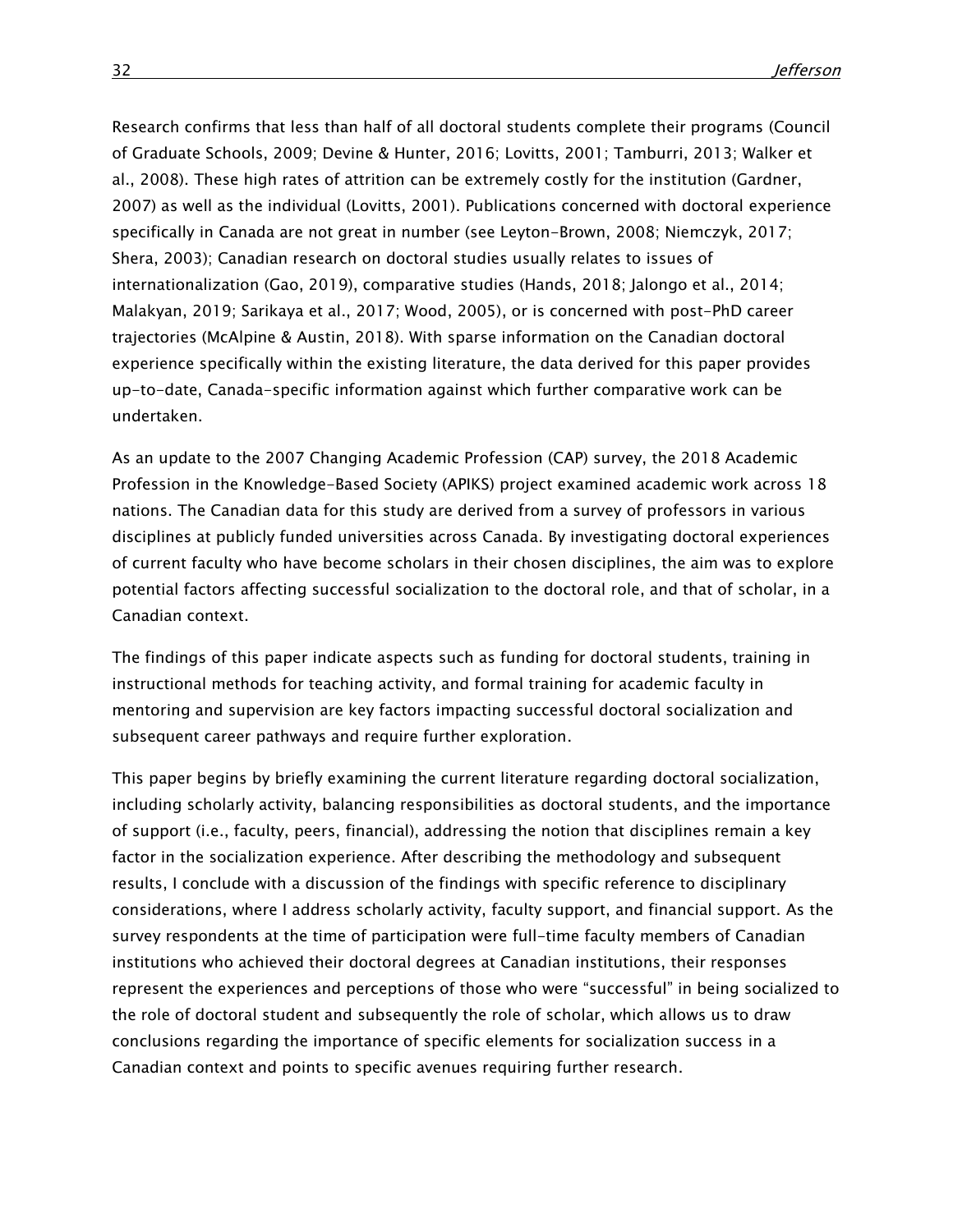#### Literature Review

#### Doctoral Socialization and Scholarly Activity

Socialization is the process through which an individual becomes a member of a wider community (Austin & McDaniels, 2006a; Corcoran & Clark, 1984). Following the creation of a model for undergraduate socialization (Weidman, 1989), Weidman et al. (2001) subsequently applied elements of an earlier framework by Thornton and Nardi (1975) to the graduate student experience (Weidman & Stein, 2003); in recognition of the developmental nature of the graduate socialization process, Weidman et al.'s 2001 model was instead developed around overlapping processes in constant evolution, as opposed to a linear progression. They proposed four continuously evolving stages, or *communities*, of both informal (personal communities) and formal (professional communities and associations) influences, acting dynamically upon three core processes—knowledge acquisition, investment, and involvement—to transform students into novice professionals.

Scholarship on doctoral socialization has become more prominent within the literature (Azizova, 2016; Boden et al., 2011; Gardner, 2007, 2008, 2010a, 2010b; Gardner & Barnes, 2007; Gardner & Gopaul, 2012; Gardner & Holley, 2011; Gopaul, 2011; Johnson et al., 2017; Mendoza, 2007; Petrease-Felder et al., 2014; Sallee, 2011; Weidman et al., 2001; Weidman & Stein, 2003) and there are numerous debates around the theory of the socialization process. Generally speaking, it is agreed that socialization for doctoral students involves interaction and integration (Johnson et al., 2017) with the scholarly profession, encompassing the development of values, attitudes, and skills seen to be vital for success in a chosen discipline (Bragg, 1976; Johnson et al., 2017; Weidman & Stein, 2003). However, scholars agree that deep subject knowledge "is not in itself sufficient" (Walker et al., 2008, p. 61). Preparing future faculty involves providing doctoral students with opportunities to gain hands-on experience in various scholarly activities including writing for publication, presenting at conferences, teaching and mentoring, securing external research funding, and implementing and disseminating research (Gopaul, 2011, 2015; Walker et al., 2008).

Doctoral students often perceive their doctoral programs to be insufficient preparation for the scholarly profession (Austin, 2002; Woolston, 2019). A mismatch between the expectations and the realities of faculty careers is frequently reported, with students identifying a disconnect between their training and their subsequent academic role (Anderson & Swazey, 1998; Austin, 2002; Golde & Dore, 2001). Scholarly activity within doctoral programs involves completing a dissertation and writing up publications, in preparation for faculty roles; however, although writing and publishing research is a major component, over 60% of faculty time is spent teaching, more than all other scholarly activity (Gopaul et al., 2016). Yet, many doctoral programs that are intended to be preparation for an academic career (Anderson, 2019; Austin,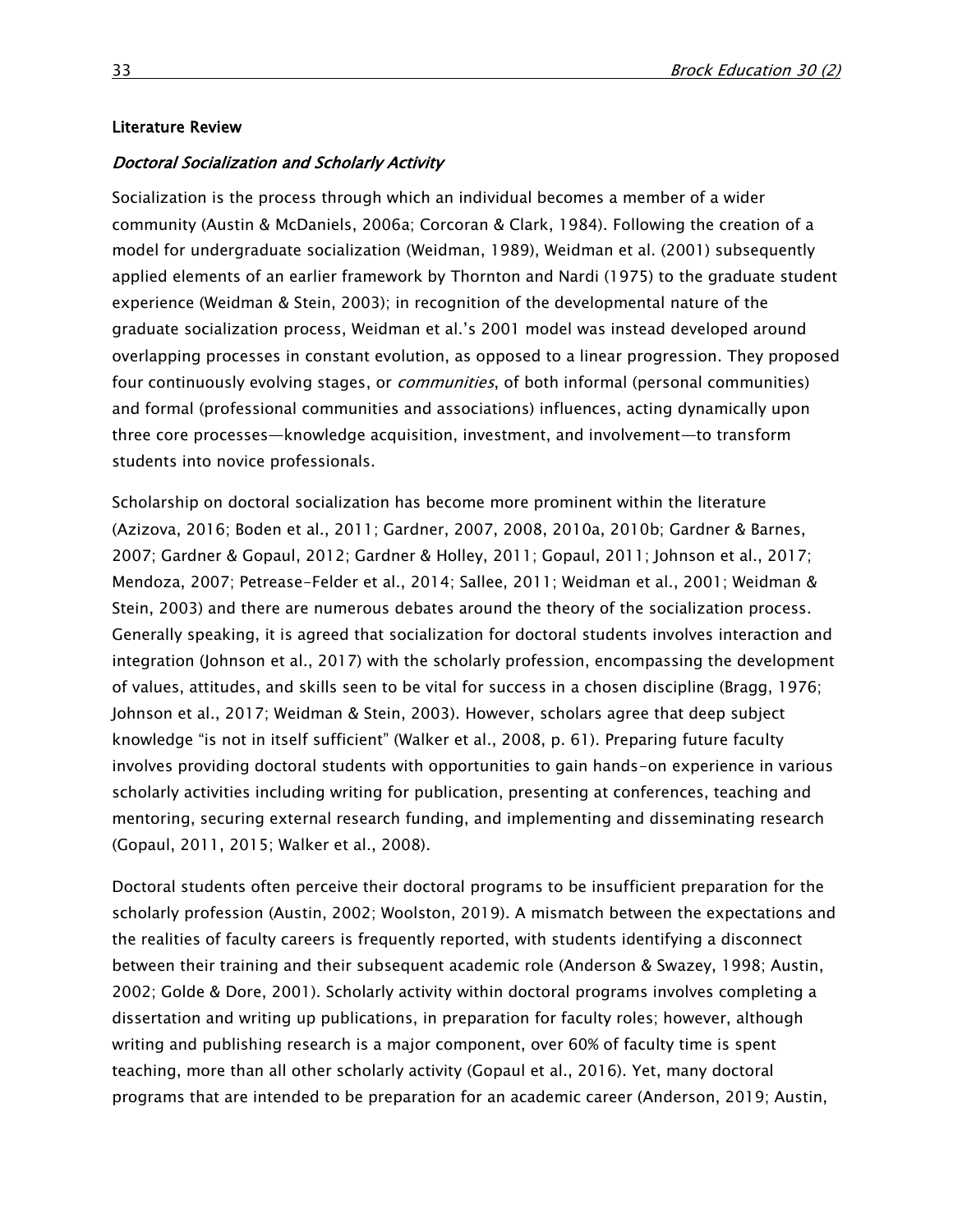2002) offer little in the way of formal training in pedagogy (Altbach, 2007). Participation in vital scholarly activity such as teaching can be of major concern (Gopaul, 2015); feeling unprepared, doctoral students are reporting "serious anxieties" (Walker et al., 2008, p. 66) about the teaching practice.

#### Balancing Responsibilities

The demographics of the doctoral student population have transformed significantly over the past two decades (Baum & Steele, 2017; Gardner & Gopaul, 2012; Gardner & Holley, 2011; Gittings et al., 2018; Offerman, 2011). The majority of contemporary doctoral students would have once been considered "non-traditional"; often married with children (Woolston, 2019) and financially independent, they frequently maintain paid employment outside of any teaching or research assistantship (Gardner, 2009; Gittings et al., 2018; Offerman, 2011) to support themselves and their families, juggling multiple responsibilities.

Studies have shown that doctoral students are less likely to rely on parental support compared with undergraduates, paying for their education primarily through loans in combination with earnings from paid work, which often results in part-time study to maintain full-time employment (Gardner & Gopaul, 2012; Smith, 2000; Syverson, 1999). These students will otherwise remain reliant on institutional aid in the form of paid assistantships in teaching and research (Choy & Cataldi, 2006); however, those forced to study part-time to meet their external responsibilities will lose out on funding opportunities to their full-time peers (Niemczyk, 2017; Syverson, 1999) as the major Canadian doctoral funding programs dictate full-time study (Government of Canada, 2020). This makes financial aspects of doctoral study likely to be a significant factor in doctoral student socialization, especially given the increasing diversity of the student population (Dedman, 2019; Ortiz & Waterman, 2016).

Research has shown that students who are balancing education with external responsibility, such as child-rearing, caring for relatives, or paid employment, spend less time on campus; having irregular contact with faculty means greater difficulty in forming meaningful relationships with faculty (Watts, 2008).

#### Faculty Support

Research has shown that perceived support from faculty and the department can be significant factors impacting doctoral student retention (Gardner, 2007; Gittings et al., 2018; Nettles & Millet, 2006). With such low retention rates amongst programs, at around 50% continuing to completion (Jones, 2018; Sverdlik et al., 2018), "immersion into the culture of the graduate department" (Golde, 1998, p. 61) is arguably an important aspect of graduate socialization. Doctoral students commonly report insufficient support from faculty and inadequate mentoring (Austin, 2002; Peltonen et al., 2017), including the necessity to "compete for faculty time and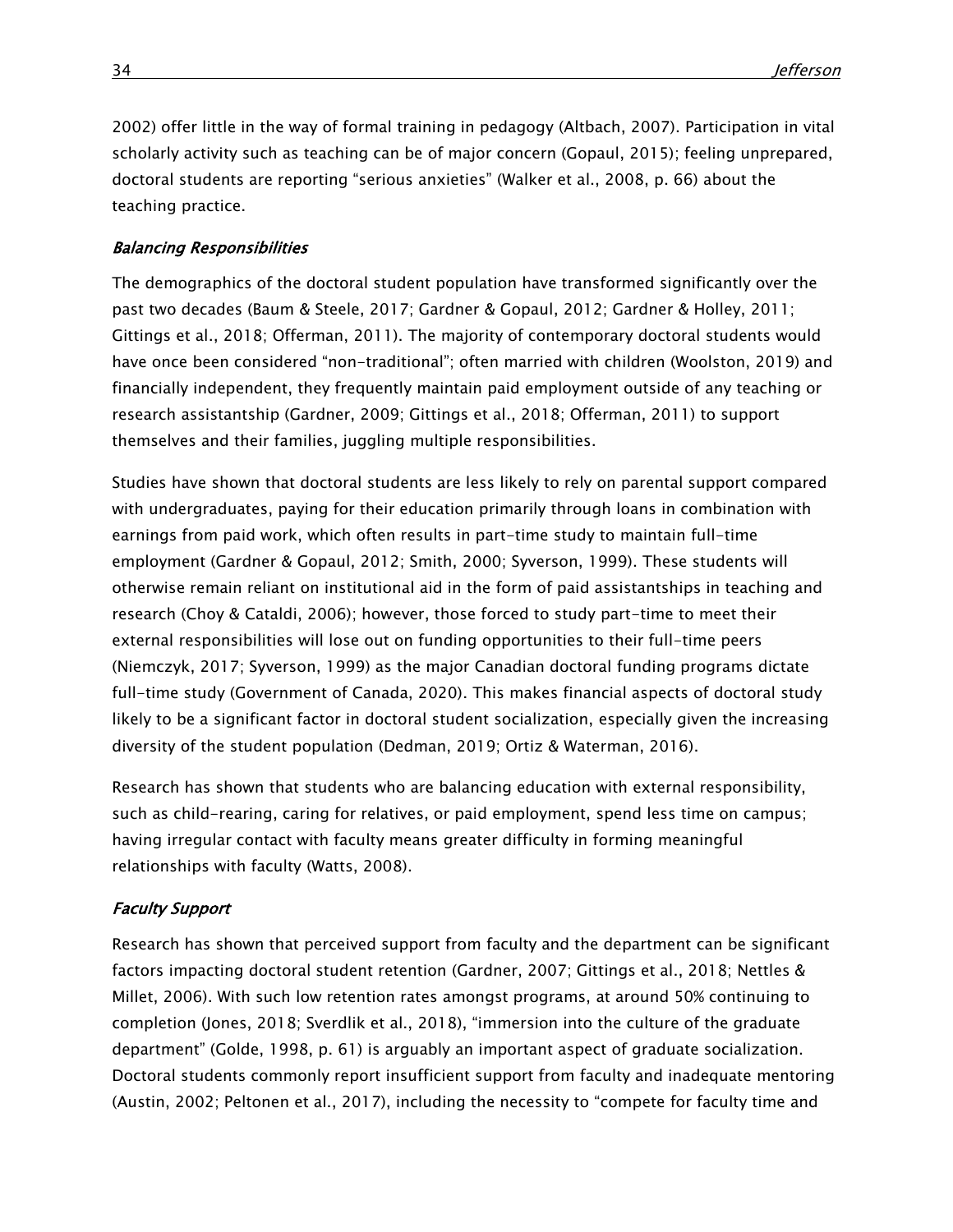attention" (Anderson & Swazey, 1998, p. 8). Reporting on the CAP survey, Gopaul et al. (2016) found that just 18% of faculty described having institutionally mandated, regulatory mechanisms for the supervision of graduate students.

Scholars agree that professors act as the interface between doctoral students and their department (Austin & McDaniels, 2006b; Golde, 2005; Weidman et al., 2001), the department being the "primary socializing agent" (Barnes & Austin, 2009, p. 298) at the doctoral level. Mentoring is a key component of doctoral programs (Wladkowski & Mirick, 2019); faculty adopt the role of mentor, conveying their attitudes and behaviours to their students (Bragg, 1976). Supervision of students is a key component of academic work, yet advising and mentoring are aspects of the scholarly role in which faculty members receive little to no formal training, resorting to a reliance on repetition of the same methods which they experienced as students from their own professors (Hall & Burns, 2009). Barnes and Austin (2009) discovered that over half of faculty advisors in their study saw their role primarily involving administrative work. Mentoring was understood to be separate from the standard supervisory role (Barnes & Austin, 2009). Research has suggested that the term "mentor" has less academic connotations; students see supervisors as mentors, guiding their professional development, providing advice on a more personal level and not just not just "shepherding" them through academic milestones (Nettles & Millett, 2006).

#### Disciplinary Considerations

Disciplines are akin to tribes, the members of each discipline having their own set of values, attitudes, and behaviours (Becher & Trowler, 2001). The study of disciplines can help inform myriad aspects of academia, from faculty development and curriculum design to departmental teaching and research. By analyzing disciplinary structures and understanding the impact of disciplinary culture we can better inform practice (Becher, 1987) by shaping student experience to increase the likelihood of persistence (Golde, 2005).

The concept of academic disciplines is complex (Becher & Trowler, 2001); there are many ways to characterize them and numerous criteria to consider (Krishnan, 2009). With so many subject areas, it is often useful to cluster them into groups. Becher (1994) discusses naturally-forming "intellectual clusters," which are also evident in the work of Biglan (1973) and Kolb (1981). Biglan considered the nature of the subject matter itself to define his groups, whereas Kolb placed greater focus on intellectual development; however, the two derive similar conclusions regarding which disciplines naturally fall into similar groupings. Where Kolb (1981) labeled the natural sciences as "abstract" and "reflective," Biglan (1973) described them as "hard" and "pure." Conversely, the science-based professions are labeled "active" by Kolb, and "applied" by Biglan. Yet, both come to the same conclusion, placing the same disciplines into like groups despite the use of different methods and vocabulary to do so.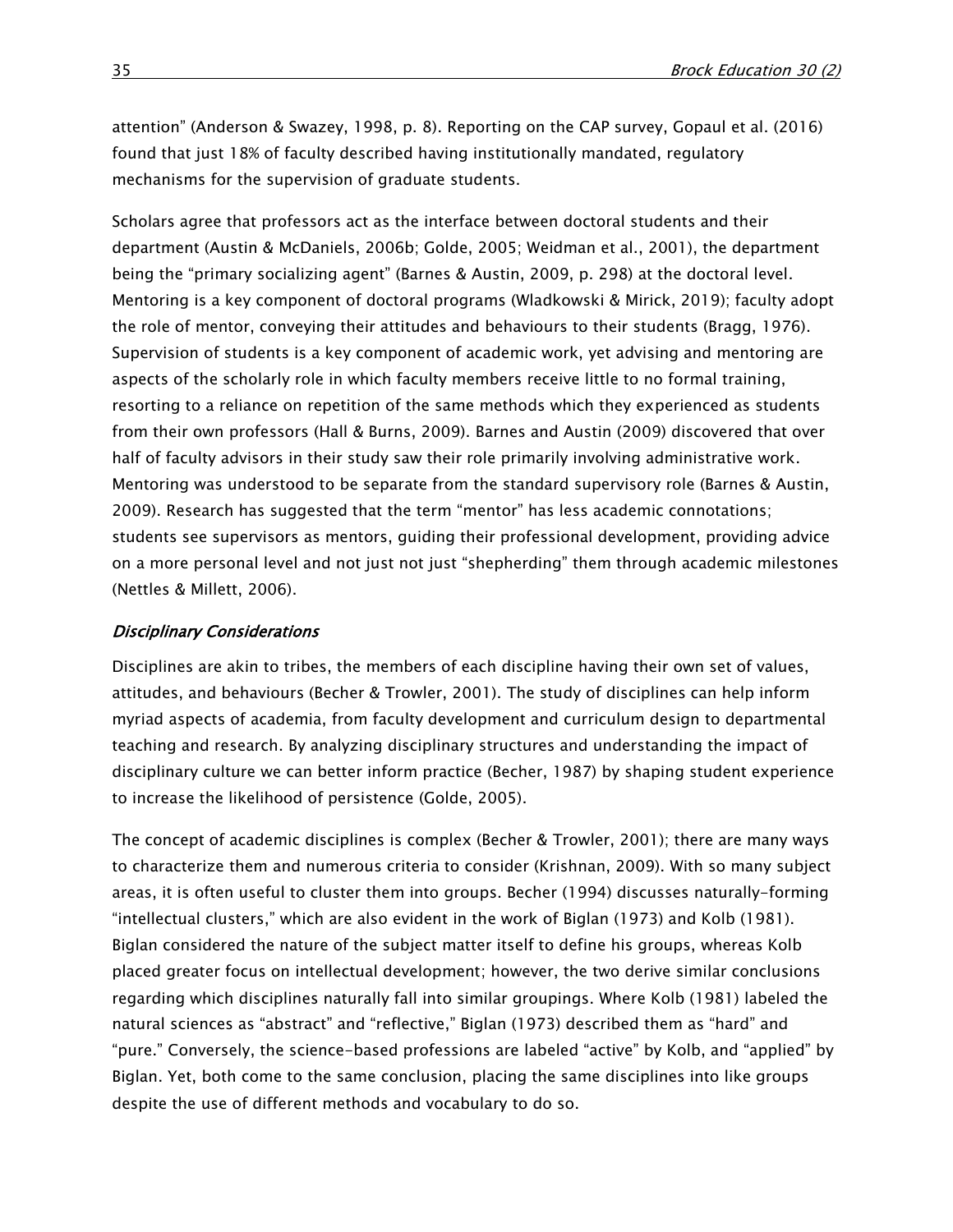This paper uses the labeling of Biglan (1973) and to a lesser extent Becher (1987, 1994), clustering the disciplines and labeling each as either hard (pragmatic) or soft, and either pure (theoretical) or applied (Table 1).

## Table 1

Like-Groups of Disciplines as per Biglan (1973)

| Soft-Pure                                                        | Hard-Pure                                                                 | Soft-Applied                                                                                                                                                                         | Hard-Applied                                                                                                                 |
|------------------------------------------------------------------|---------------------------------------------------------------------------|--------------------------------------------------------------------------------------------------------------------------------------------------------------------------------------|------------------------------------------------------------------------------------------------------------------------------|
| Humanities and Arts<br>Social and Behavioural<br><b>Sciences</b> | Chemistry<br>Life Sciences<br>Physical Sciences and<br><b>Mathematics</b> | <b>Business and</b><br>Administration;<br>Economics<br>Law<br><b>Medical Sciences:</b><br>Health-Related<br>Science; Social<br><b>Services</b><br>Social Work and<br><b>Services</b> | Agriculture and<br>Forestry<br><b>Computer Science</b><br>Engineering;<br>Manufacturing and<br>Construction;<br>Architecture |
|                                                                  |                                                                           | Teacher Training and<br><b>Education Science</b>                                                                                                                                     |                                                                                                                              |

Gardner's (2007) study comparing doctoral students' perceptions of their socialization process in contrasting disciplines found five key themes common across disciplines: a sense of ambiguity around expectations; balancing doctoral study with other demands; transitioning to a scholarly role; development of a professional identity; and faculty, peer, and financial support. Nonetheless, research tells us that there are significant disciplinary differences between doctoral programs (Becher, 1994; Becher & Trowler, 2001; Gardner, 2007, 2010a, 2010b; Golde, 2005; Gopaul, 2011; Krishnan, 2009; Neumann, 2005; Smart et al., 2000). This paper focuses on how disciplinary aspects may affect the doctoral experience and subsequent socialization in a Canadian context.

In terms of known disciplinary differences, research tells us that the science-based disciplines receive significant funding from industry and government (Golde, 1998; Mendoza, 2007). Doctoral programs are closely linked to ongoing research projects, with students usually working in areas of interest to their supervisor, rather than for their own research interests (Golde, 2005). Students become part of a research team with little say over their research topic.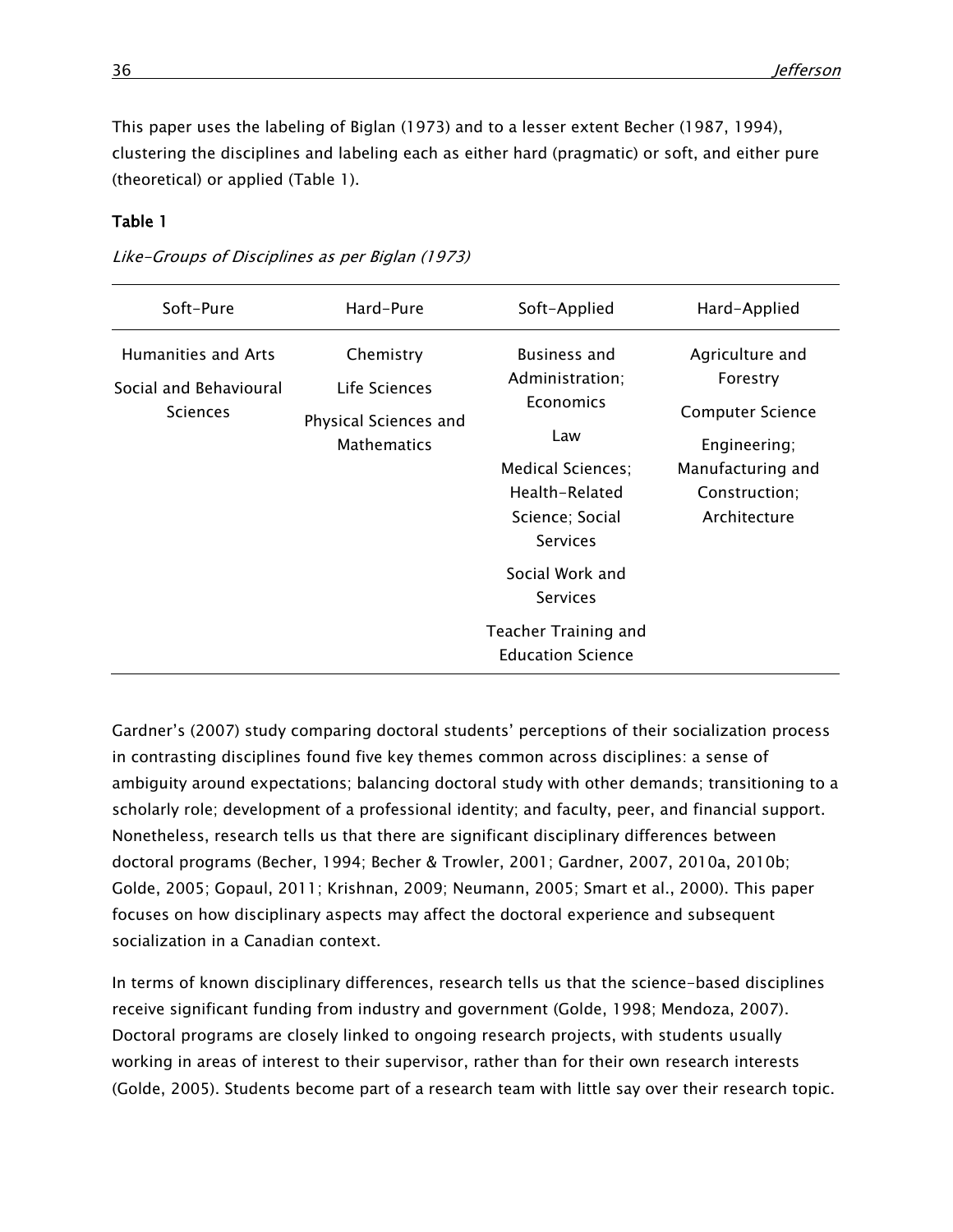Due to the nature of the research projects and their links with wider stakeholders, doctoral students in the sciences are more likely to have greater stability in funding than those from other disciplines; students are more likely to hold research assistantships as an additional source of income (Gardner, 2009; Golde, 1998) than those in social sciences and humanities.

Doctoral students in the humanities frequently study part-time and many rely on loans to finance their studies (Altbach, 2007). When students receive funding, it is often in the form of a teaching assistantship (Golde, 1998); despite this, there is a widespread belief that students of social sciences and humanities are not prepared to teach (Altbach, 2007). The increased autonomy of those in the social sciences and humanities, not relying on becoming part of a research group, provides invaluable experience in developing original research (Walker et al., 2008), which those assigned to pre-existing projects in the science disciplines are unlikely to experience. However, research has indicated that this independence without adequate support and guidance from the department is perhaps one cause of lengthening time to completion (Gittings et al., 2018).

#### Method

 $\overline{a}$ 

The Canadian data obtained as part of the new 2018 APIKS project<sup>1</sup> that was used for this study were collected from a survey of professors at 64 publicly funded universities located across 10 Canadian provinces. The questionnaire was designed by a small, executive sample representing seven countries and passed to designated coordinators for each region to distribute accordingly. An invitation to complete an online survey was issued to 45,437 full-time professors in both French and English; however, at several institutions, the email invite was issued via internal faculty email and received by part-time staff or librarians. The 51-item survey was made available to respondents between October 24, 2017, and June 30, 2018. Of the total emails issued, just 31,728 professors were eligible to complete the survey. A total of 2,968 valid surveys (Table 2) were received, in both French ( $n=725$ ) and English ( $n=2243$ ), a response rate of 9.4%.

<sup>1</sup> The Academic Profession in the Knowledge-Based Society 2018 (APIKS) project marks a decade since the original Changing Academic Profession (CAP) study was implemented in 2007-2008, examining academic work in 18 nations. The Canadian sample of the original CAP survey was distributed across 20 publicly funded universities in 10 provinces ( $n=1152$ ), the findings of which have since been widely published, providing a picture of the professoriate in a global context (Gopaul et al., 2016; Jones, Gopaul, et al., 2014; Jones, Weinrib, et al., 2012; Metcalfe, 2008; Metcalfe et al., 2016; Metcalfe & Padilla-González, 2013).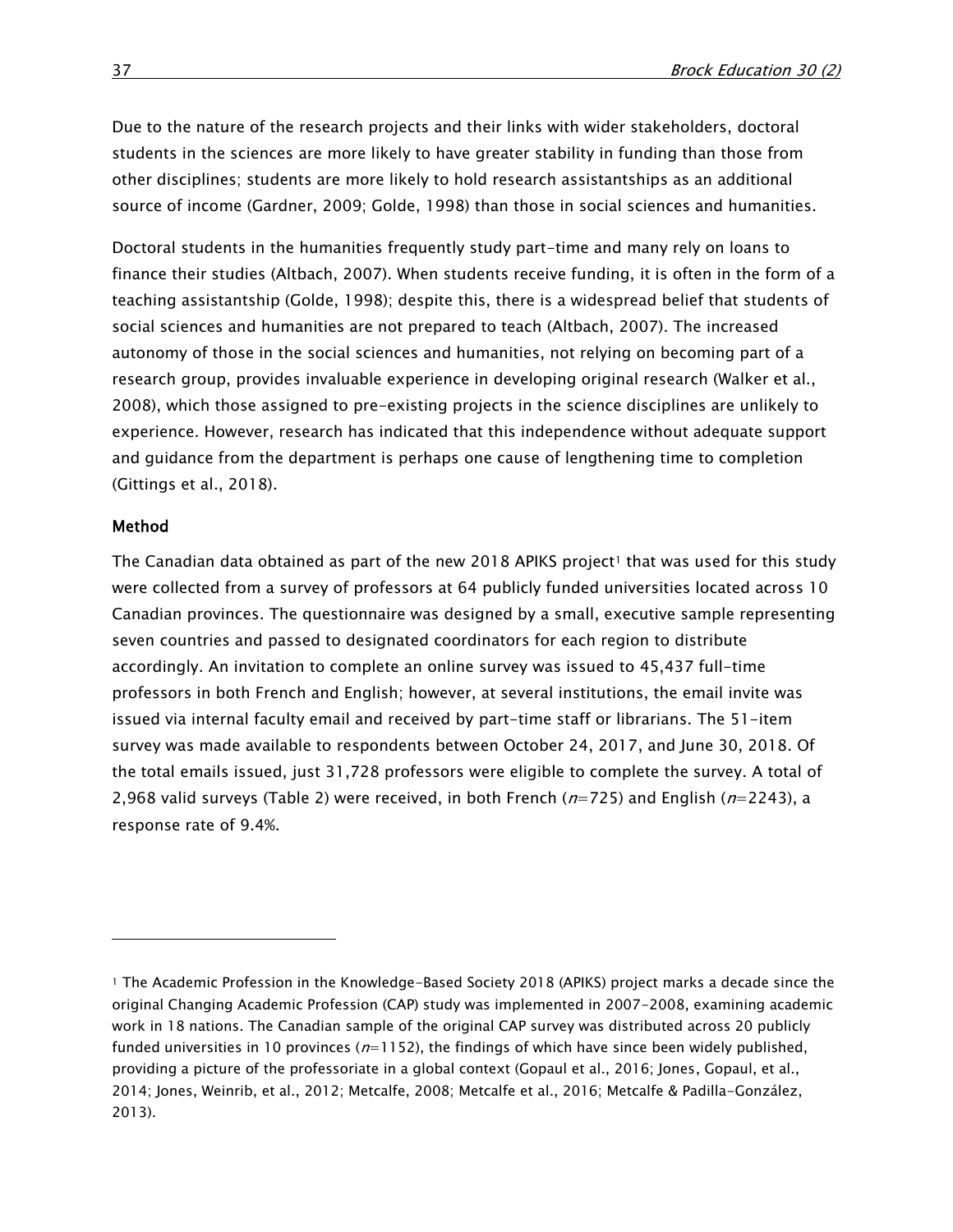|                   | Total  | Valid  |
|-------------------|--------|--------|
| Email address     | 45,437 | 31,728 |
| Completed surveys | 3,798  | 2,968  |
| Response rate     |        | 9.35%  |

Valid Response Rate for Canadian APIKS Survey

Research shows that online surveys generally see lower response rates than paper-based surveys (Saleh & Bista, 2017). To mitigate this issue, the research team made sure that the valid responses ( $n=2968$ ) reflected a representative sample of the larger population. The four demographic comparators of age, gender, rank, and discipline were used to conduct Chisquared tests for Goodness of Fit ( $Chi^2$ ). In all demographic areas except for gender, the  $Chi\sim2$  found the difference was not significant (0.3-0.7); the sample population was found to be largely representative of the wider population of full-time professors in Canada. When investigating gender, the number of women respondents was greater than the number of women respondents in the larger population of full-time professors. This aligns with research findings, which show that women commonly are found to have higher response rates compared to men (Saleh & Bista, 2017).

Of the total valid responses, just under 88% of respondents were found to hold doctorates  $(n=2605)$  indicating a year of completion for when they received their credential. Only 2,578 respondents indicated both a year of completion for their doctoral degree in addition to naming a place of completion; just 1,702 respondents indicated achieving their doctorates in their country of current employment, Canada. Only these 1,702 participants' responses were included in the subsequent analysis.

It should be noted that the questionnaire was not designed to specifically address doctoral socialization and career pathways in this respect. Respondents were asked how they characterize their doctoral training during the first section of the questionnaire (A); just one item in particular relates directly to scholarly inquiry on the doctoral experience. The main source of data for this paper, question A-6 of the survey, asked respondents the following question: "How would you characterize the doctoral training you received?" The survey stated that the respondents should select all applicable answers. There were 13 responses to choose from, covering multiple aspects including funding, employment, scholarly activities, and method of completion. This multiple-choice question was not optimized to address pertinent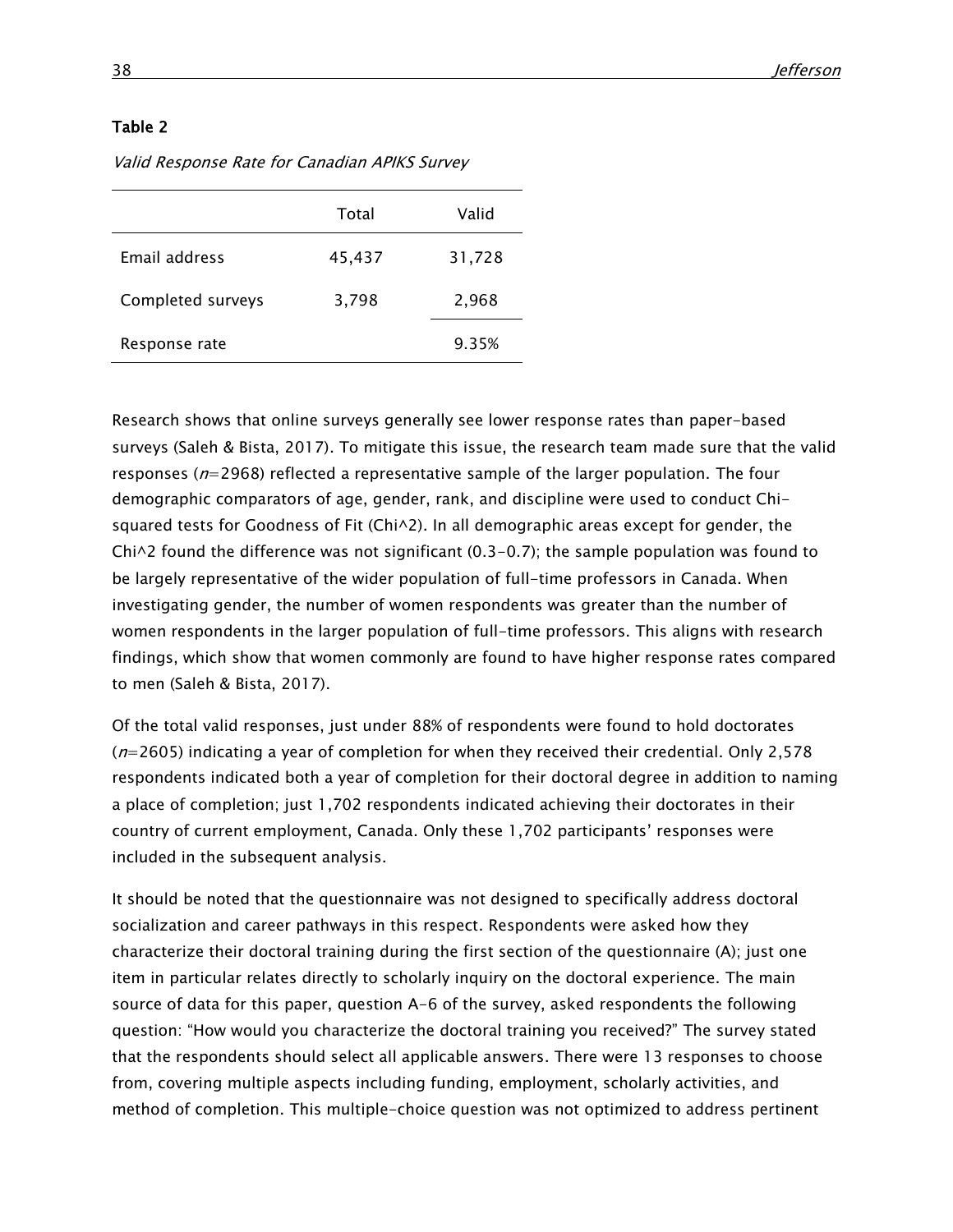issues relating to doctoral socialization processes as discussed within the literature, so the interpretation is potentially ambiguous; there were multiple responses to be selected, and respondents were able to select as many (or few) as they wished. Table 3 shows the survey items used to operationalize doctoral socialization.

## Table 3

## Multiple Choice Survey Questions

| No.   | Question                                                                                                     | Type            |
|-------|--------------------------------------------------------------------------------------------------------------|-----------------|
| $A-2$ | Please identify your academic discipline or field                                                            | Multiple choice |
| $A-5$ | For each of your degrees, please indicate the year of<br>completion and the country in which you obtained it | Free text       |
| $A-6$ | How would you characterize the doctoral training you received?                                               | Multiple choice |

Note: Questions asked as per the 2018 APIKS project, operationalized to explore doctoral socialization in a Canadian context for those successfully socialized into a scholarly role holding professorial positions in Canadian Institutions.

## **Results**

## **Disciplines**

The 14 disciplines listed in the survey have been grouped into like subjects (Table 4) for ease of reference in this paper, and in deference to the "traditional" discipline groupings. The number of respondents represented for each discipline and group is also shown. The soft-pure disciplines have the greatest representation among participants (in social and behavioural sciences, humanities and arts) with the hard-applied disciplines the least represented. When looking at the disciplines over time, we can see a reduction in the number of hard-pure doctorates since the 1970s (Table 5); whether this is simply fewer respondents in these disciplines completing the survey, or if they are fewer in the population of professors in Canada, is unknown.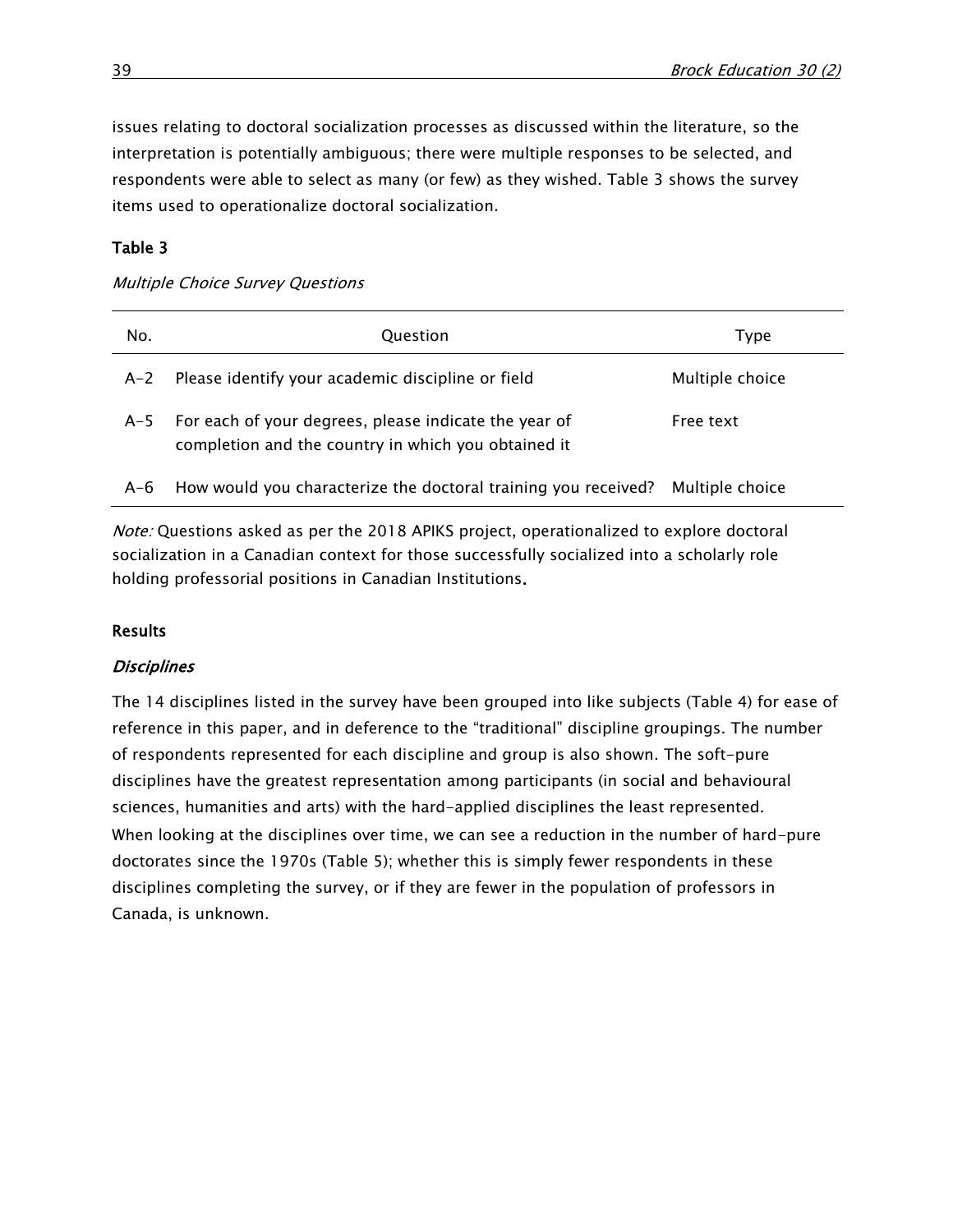Respondents Who Achieved Their Doctorates in Canada

| Discipline group <sup>a</sup><br>(individual disciplines within each group) | Frequency | Percent (%)    |
|-----------------------------------------------------------------------------|-----------|----------------|
| Soft-Pure                                                                   | 668       | 39             |
| <b>Humanities and Arts</b>                                                  | 310       | 18             |
| Social and Behavioural Sciences                                             | 358       | 21             |
| Soft-Applied                                                                | 587       | 35             |
| Business and Administration; Economics                                      | 117       | 7              |
| Law                                                                         | 21        | 1              |
| Medical Sciences; Health-related Science; Social<br><b>Services</b>         | 253       | 15             |
| Social Work and Services                                                    | 40        | $\overline{2}$ |
| Teacher Training and Education Science                                      | 156       | 9              |
| Hard-Pure                                                                   | 291       | 17             |
| Chemistry                                                                   | 49        | 3              |
| Life Sciences                                                               | 165       | 10             |
| <b>Physical Sciences and Mathematics</b>                                    | 77        | 5              |
| Hard-Applied                                                                | 143       | 8              |
| Agriculture and Forestry                                                    | 22        | 1              |
| <b>Computer Science</b>                                                     | 31        | 2              |
| Engineering; Manufacturing and Construction;<br>Architecture                | 90        | 5              |
| Other                                                                       | 13        | 1              |

Note: Respondents who achieved their doctorates in their country of current employment, Canada. ( $n=1702$ ) represented per discipline and organised under disciplinary groups. Percentages rounded to nearest whole number.

a Discipline groups derived from the work of Biglan (1973) and Becher (1987, 1994).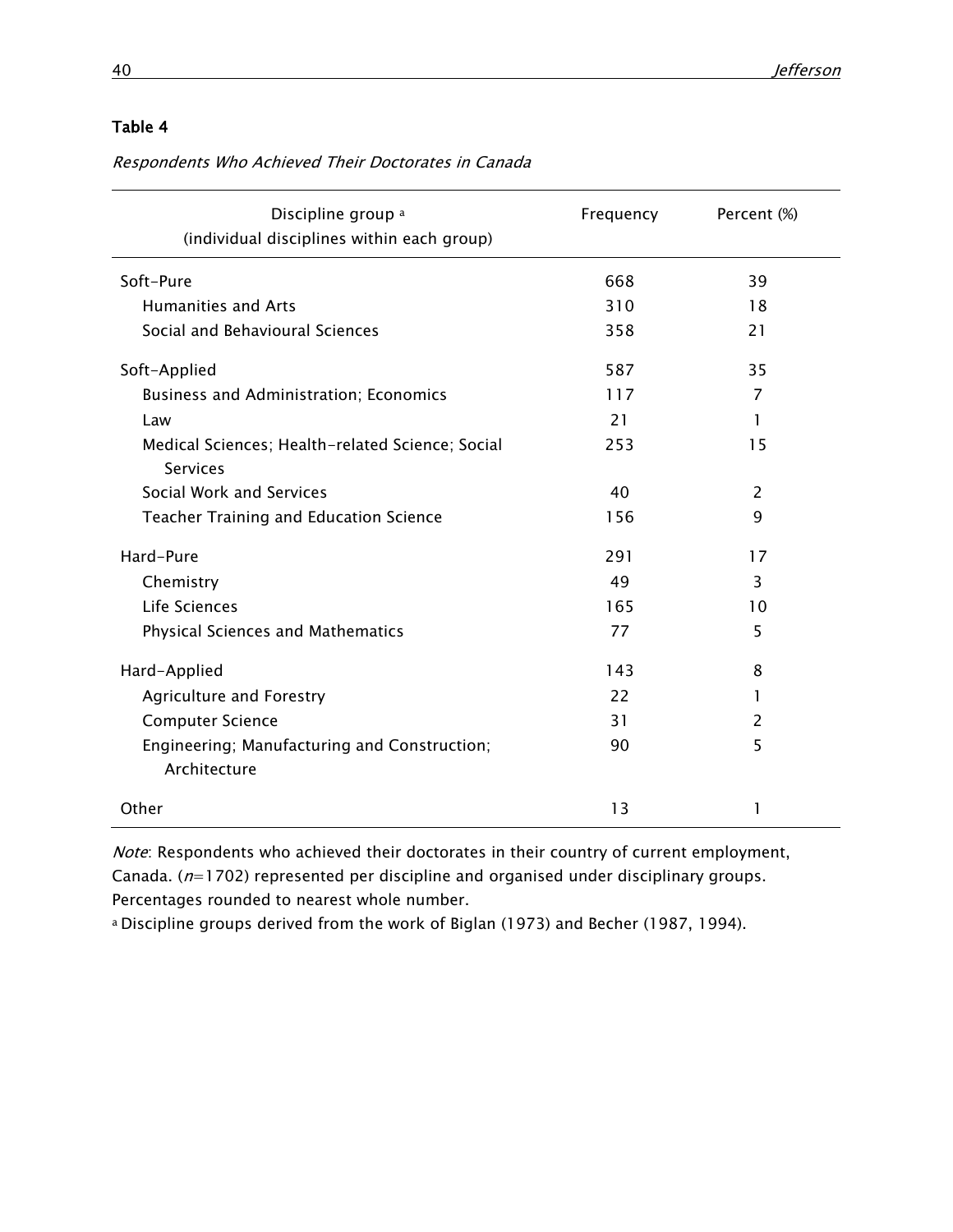| <b>Disciplines</b> | Percent (%) per decade |       |       |       |       |  |
|--------------------|------------------------|-------|-------|-------|-------|--|
|                    | 1970s                  | 1980s | 1990s | 2000s | 2010s |  |
| Soft-Pure          | 36                     | 39    | 40    | 41    | 36    |  |
| Soft-Applied       | 18                     | 20    | 29    | 36    | 46    |  |
| Hard-Pure          | 34                     | 30    | 21    | 15    | 9     |  |
| Hard-Applied       | 11                     | 11    | 9     | 7     | 8     |  |
| Other              | 0                      | 1     | 1     | O     |       |  |

Respondents Who Achieved Their Doctorate, per Disciplinary Group, by Decade

Note: Percent of respondents who achieved their doctorate, per disciplinary group, by decade doctorate achieved ( $n=1702$ ). Percent rounded to nearest whole number.

#### Scholarly Activities

Scholarly activity involves myriad aspects including writing papers, to service on committees and boards, student supervision, and teaching. For doctoral students, it is not only about completing a piece of research—the dissertation—but also learning how to "do" these scholarly activities. Fewer than one-third of respondents (29%) indicated receiving training in instructional skills or learning about teaching methods during their doctoral studies (Table 6), the largest proportion being respondents in applied disciplines such as business, social science, and social work (Table 7). When we compare respondents based on decade of doctoral qualification, the results show that the percentage of respondents receiving instruction in teaching methods increases decade on decade (Figure 1), yet the percentage who undertook this activity at all is extremely low, given that teaching is a large component of the scholarly role whether that be on "teaching-based" contracts or a traditional, holistic academic appointment (Macfarlane, 2011).

Almost all respondents (>95%) in the humanities, social sciences, and teaching and education reported choosing their own research topic, and respondents in the humanities overwhelmingly (70%) reported their doctoral thesis was a monograph. Just 35% of those in chemistry and 64% in life sciences (Table 7) indicated they chose their own research topic, by comparison. In the science-based disciplines, such as life sciences, a greater percentage of respondents completed their thesis by collection of published work (73%).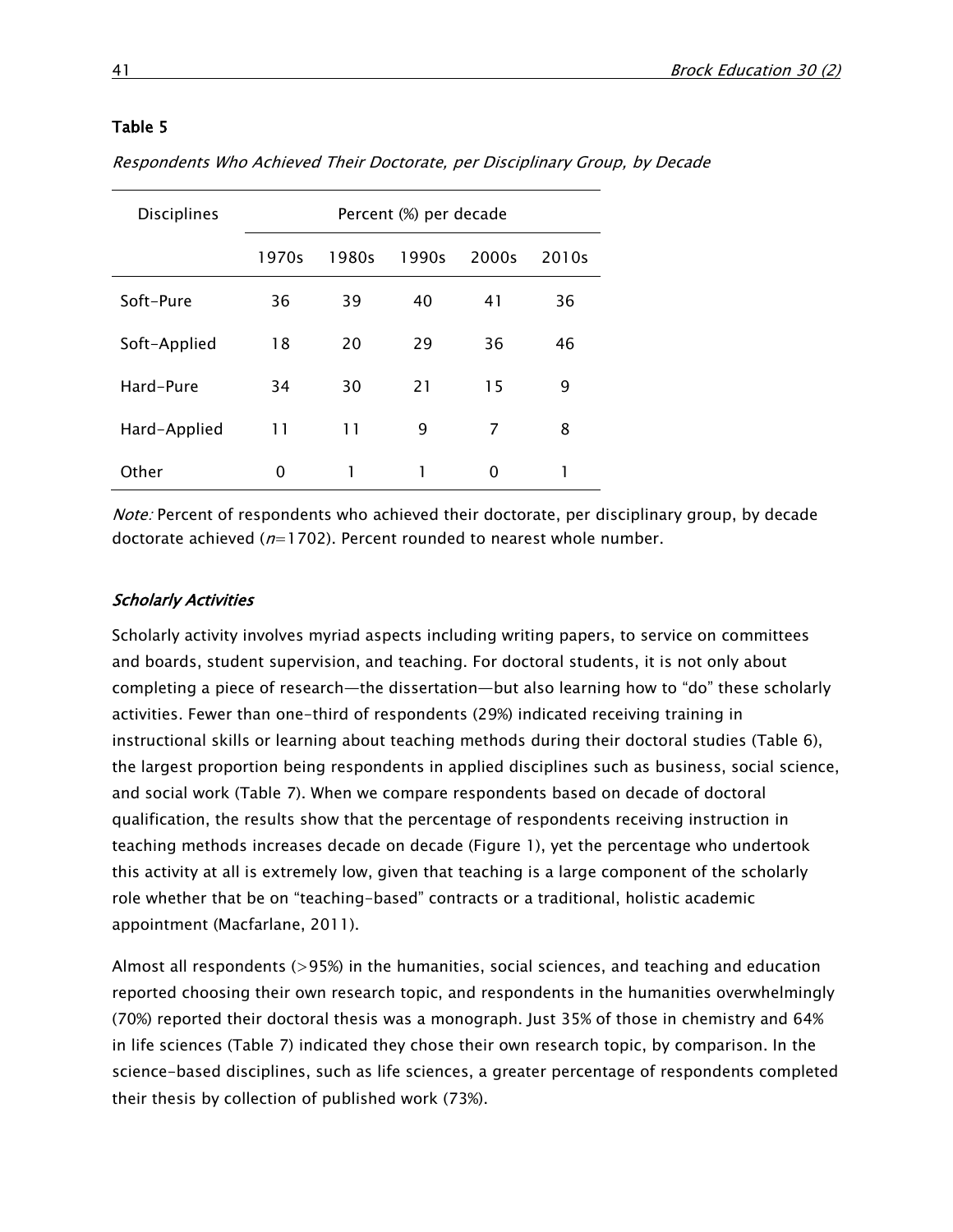Respondents Who Selected the Following Responses to Question A6

| Response selected                                                                                 | Frequency | Percent (%) |
|---------------------------------------------------------------------------------------------------|-----------|-------------|
| You chose your own research topic                                                                 | 1,424     | 84%         |
| You were required to write a thesis or dissertation                                               | 1,667     | 98%         |
| Your doctoral thesis consisted (partly or completely) of book chapters<br>and/or journal articles | 605       | 36%         |
| You received intensive faculty guidance for your research                                         | 1,127     | 66%         |
| You were involved in research projects with faculty or senior<br>researchers                      | 1,047     | 61%         |
| You received training in instructional skills or learned about teaching<br>methods                | 487       | 29%         |

Note. Respondents achieved their doctorates in Canada. Percent rounded to nearest whole number.

## Table 7

Respondents Who Received Instruction in Teaching Methods During Doctoral Studies

| Discipline group<br>(individual disciplines within each group) | Frequency | Percent (%) | Total in<br>discipline |
|----------------------------------------------------------------|-----------|-------------|------------------------|
| Soft-Pure                                                      |           |             |                        |
| Humanities and Arts                                            | 84        | 27          | 310                    |
| Social and Behavioural Sciences                                | 121       | 34          | 358                    |
| Soft-Applied                                                   |           |             |                        |
| <b>Business and Administration; Economics</b>                  | 43        | 37          | 117                    |
| Law                                                            | 5         | 24          | 21                     |
| Medical Sciences; Health-related Science; Social               | 65        | 26          | 253                    |
| Services                                                       |           |             |                        |
| Social Work and Services                                       | 9         | 23          | 40                     |
| Teacher Training and Education Science                         | 48        | 31          | 156                    |
| Hard-Pure                                                      |           |             |                        |
| Chemistry                                                      | 8         | 16          | 49                     |
| Life Sciences                                                  | 45        | 27          | 165                    |
| <b>Physical Sciences and Mathematics</b>                       | 18        | 23          | 77                     |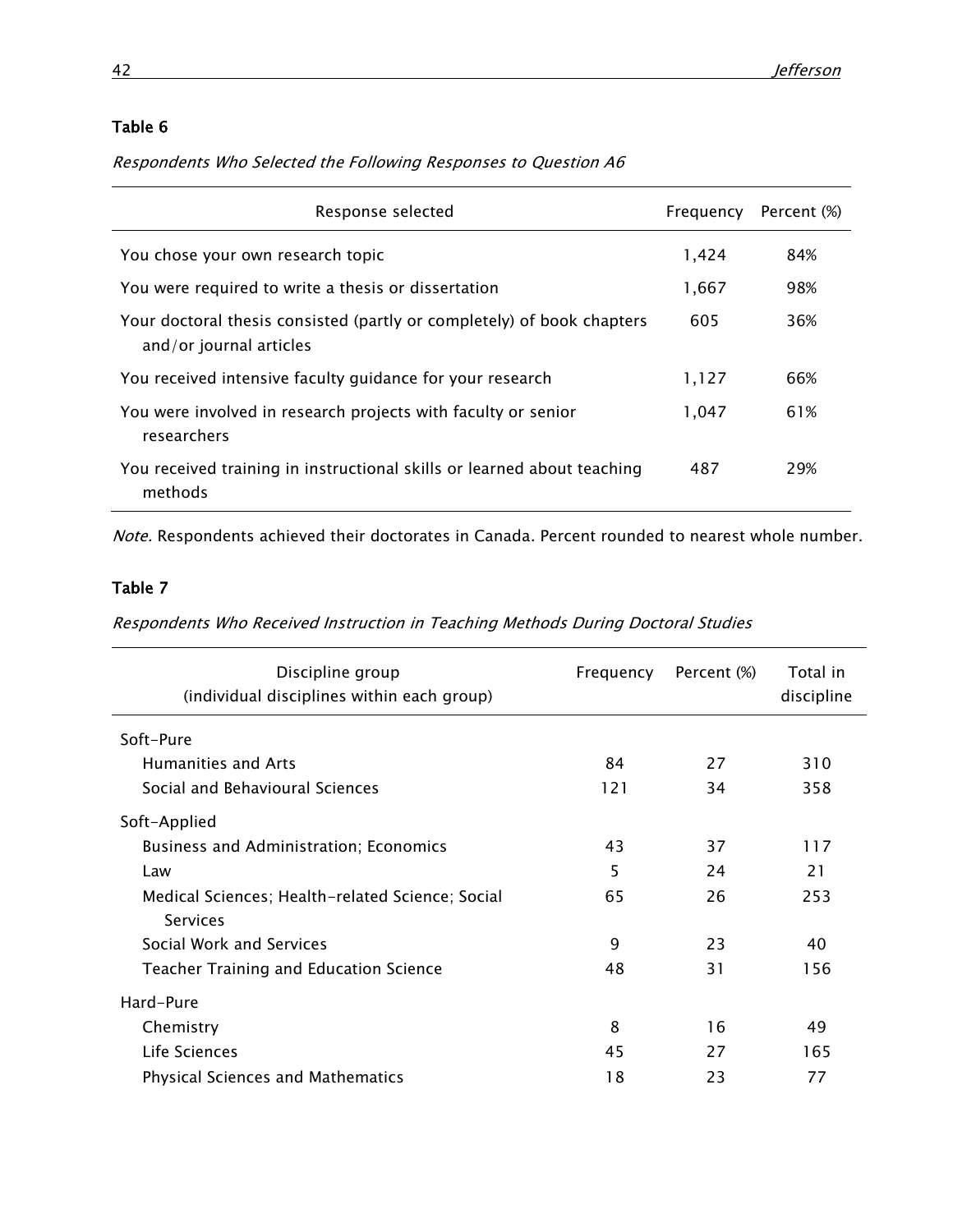## Table 7 (cont'd)

Respondents Who Received Instruction in Teaching Methods During Doctoral Studies

| Discipline group<br>(individual disciplines within each group) | Frequency | Percent (%) | Total in<br>discipline |
|----------------------------------------------------------------|-----------|-------------|------------------------|
| Hard-Applied                                                   |           |             |                        |
| Agriculture and Forestry                                       | 5         | 23          | 22                     |
| <b>Computer Science</b>                                        | 8         | 26          | 31                     |
| Engineering; Manufacturing and Construction;<br>Architecture   | 25        | 28          | 90                     |
| Other                                                          | 3         | 23          | 13                     |
| Total:                                                         | 487       |             | 1,702                  |

Note. Frequency and percentage of total respondents per discipline who indicated they received instruction in teaching methods ( $n=487$ ) during their doctoral studies. Percent rounded to nearest whole number.

## Figure 1

Respondents Who Received Instruction in Teaching Methods During Their Doctoral Studies



Note: Percentage of respondents (rounded to nearest whole number) indicating that they received instruction in teaching methods during their doctoral studies, of the total number of respondents who achieved their doctorates in that given decade  $(n=1702)$ .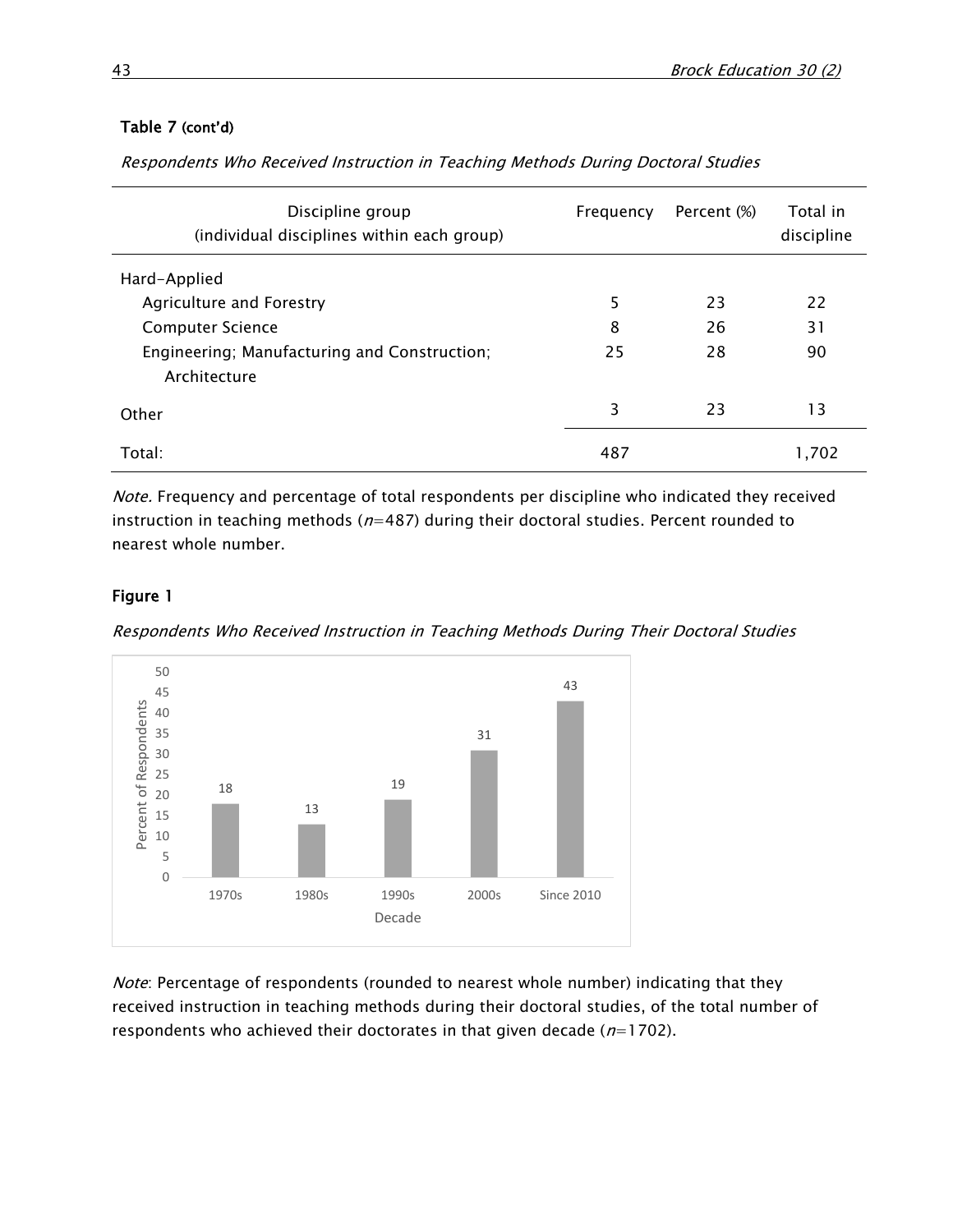Respondents Who Experienced a Particular Element of Doctoral Study, for the Responses (a)-(d)\*

| Discipline group                                             | Response (%) |     |     |     |
|--------------------------------------------------------------|--------------|-----|-----|-----|
| (individual disciplines within each group)                   | (a)          | (b) | (c) | (d) |
| Soft-Pure                                                    |              |     |     |     |
| <b>Humanities and Arts</b>                                   | 19           | 96  | 40  | 59  |
| Social and Behavioural Sciences                              | 31           | 96  | 66  | 67  |
| Soft-Applied                                                 |              |     |     |     |
| Business and Administration; Economics                       | 33           | 96  | 65  | 71  |
| Law                                                          | 14           | 90  | 48  | 62  |
| Medical Sciences; Health-related Science;<br>Social Services | 52           | 71  | 69  | 69  |
| Social Work and Services                                     | 8            | 100 | 45  | 58  |
| <b>Teacher Training and Education Science</b>                | 14           | 96  | 71  | 69  |
| Hard-Pure                                                    |              |     |     |     |
| Chemistry                                                    | 39           | 35  | 80  | 82  |
| Life Sciences                                                | 73           | 64  | 72  | 71  |
| <b>Physical Sciences and Mathematics</b>                     | 43           | 61  | 68  | 73  |
| Hard-Applied                                                 |              |     |     |     |
| Agriculture and Forestry                                     | 77           | 59  | 68  | 68  |
| <b>Computer Science</b>                                      | 42           | 87  | 65  | 61  |
| Engineering; Manufacturing and<br>Construction; Architecture | 36           | 66  | 53  | 59  |
| Other                                                        | 23           | 100 | 46  | 38  |

Note. Percentage of respondents within each discipline who provide a valid response indicating they experienced a particular element of doctoral study, for the responses (a)-(d)\*. Percent rounded to nearest whole number.

\*(a) Your doctoral thesis consisted of (partly or completely) book chapters and/or journal articles; (b) You chose your own research topic; (c) You were involved in research projects with faculty or senior researchers; (d) You received intensive faculty guidance for your research.

## Faculty Support

More than half of all respondents worked with faculty/senior researchers on research projects and received intensive faculty guidance for research during their doctoral programs (61% and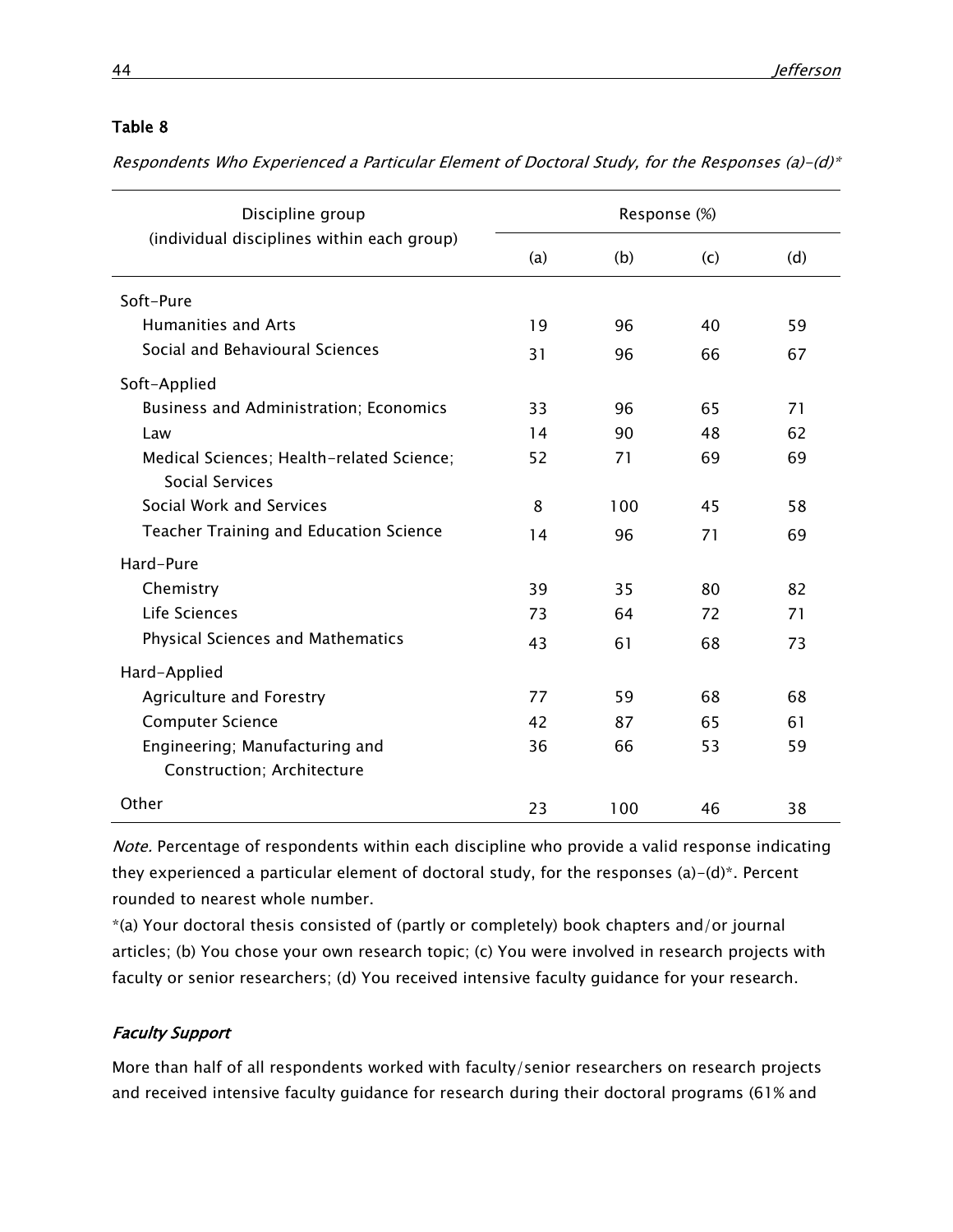66%, respectively). Table 9 indicates that working relationships between faculty and students during doctoral education have increased over time. Since the 1980s, there has been an increase in respondents reporting both collaboration with faculty on research and receiving intense faculty guidance; further, involvement with research projects shows a greater increase over time (by 19%) than that for intensive support (by 11%).

There does appear to be a disciplinary element when we compare across all disciplines the number of respondents indicating faculty support and involvement. Less than half of the respondents in the disciplines of humanities (40%), social work (45%), and law (48%) said they were involved in research projects with faculty, with just under 10% more in each discipline receiving "intense faculty guidance." However, when we look at support across the sciencebased disciplines, there is a greater propensity to work on faculty research projects in chemistry (80%) and life sciences (72%), and even greater figures when we look at those indicating they received intense faculty guidance in chemistry (82%) and life sciences (71%).

## Table 9

| Response selected                                                                                        | 1970s | 1980s | 1990s | 2000s | Since 2010 |
|----------------------------------------------------------------------------------------------------------|-------|-------|-------|-------|------------|
| (a) Your doctoral thesis consisted of (partly or<br>completely) book chapters and/or journal<br>articles | 23%   | 26%   | 35%   | 38%   | 37%        |
| (b) You were involved in research projects with<br>faculty or senior researchers                         | 77%   | 72%   | 78%   | 86%   | 91%        |
| You received intensive faculty guidance for<br>(C)<br>your research                                      | 57%   | 58%   | 66%   | 68%   | 69%        |

Respondents Indicating an Element (a-c) of Doctoral Study per Decade

Note: Percentage of respondents per decade who provide a valid response indicating they experienced that particular element (a-c) of doctoral study, rounded to nearest whole number.

## Financial Support

Question A6 provided five options for respondents relating to their financial situation whilst undertaking doctoral studies; two were specifically related to financial support, and three regarded their employment situation. The majority of the respondents (84%) indicated receiving funding support during their doctoral studies (Table 10), and just 24% were employed outside of the academy.

The discipline with the fewest respondents who indicated receiving a scholarship or fellowship was computer sciences (71%), and the disciplines with the greatest percentage fell into the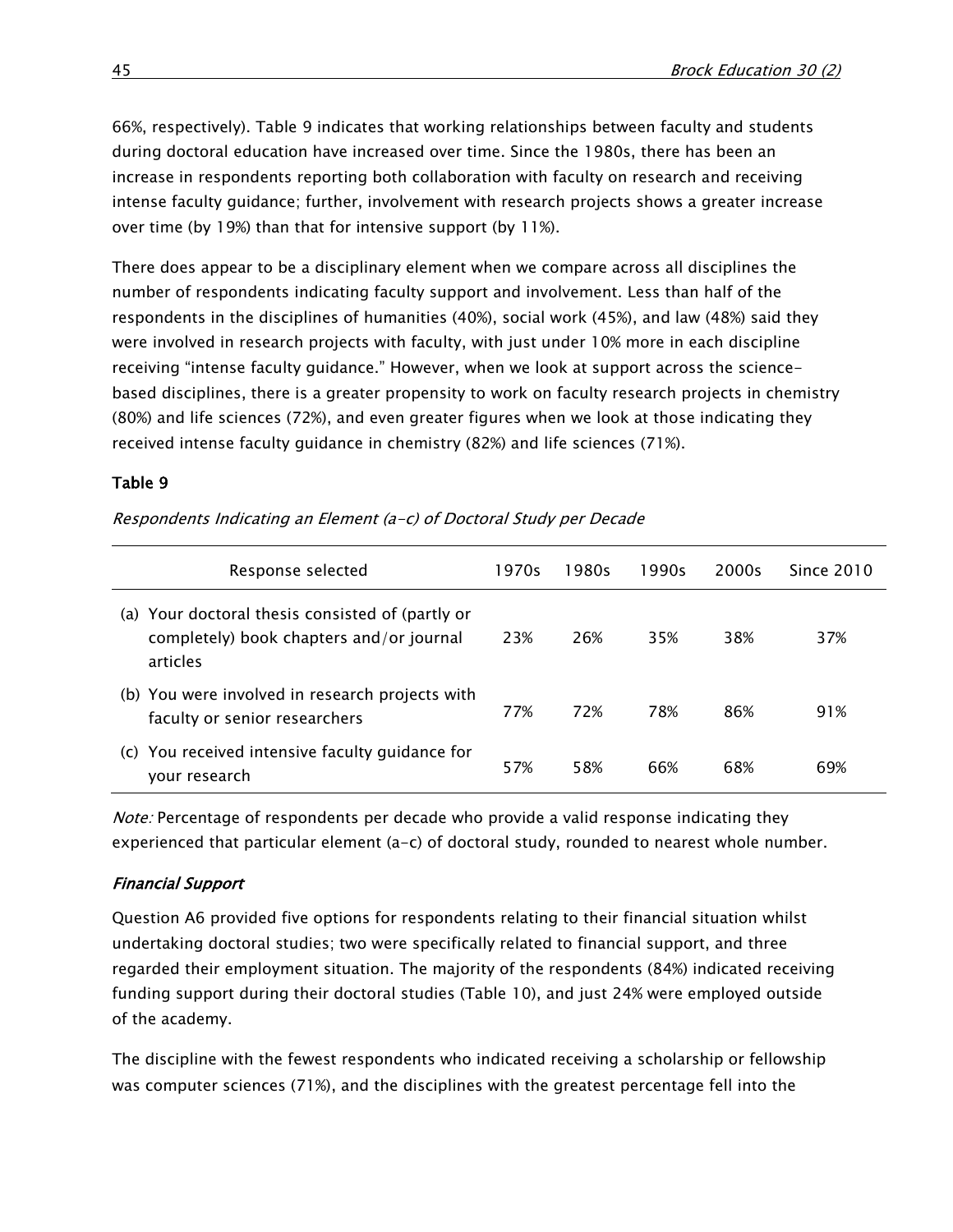hard-pure group—both life sciences and chemistry each showing 90% (Table 11). In addition, the hard-pure disciplines also have the fewest participants indicating an element of selffunding, with physical science and chemistry indicating just 13% and 10%, respectively.

Each of these two responses (received funding and self-funded) were able to be selected as part of the multiple-choice question, meaning participants could select one, both, or neither. Table 11 shows the number of participants in each discipline, along with how many selected each response; except for agriculture and forestry, every discipline had respondents indicating they both received a scholarship or fellowship and had an element of self-funding (by themselves or through family support). Law had the highest percentage of respondents indicating both receipt of funding in addition to an element of self-funding during doctoral studies, closely followed by teacher training and education, with the sciences and engineering reporting the least. Taking this further, when we compare the percent of respondents selecting funding with those who selected self-funding, we can see that the self-funded element is just a tiny proportion; the respondents overwhelmingly reported receiving scholarships or fellowships. This is especially true for chemistry, where 90% indicated receiving funding, but just 10% indicated an element of self-funding; however, the disparity in other science-based disciplines is not quite as large, at 88% and 77%, respectively, in the life sciences.

#### Table 10

| Response selected                                                                     | Frequency | Percent (%) |
|---------------------------------------------------------------------------------------|-----------|-------------|
| You received a scholarship or fellowship                                              | 1,434     | 84          |
| You funded your doctoral training by yourself and/or family<br>support                | 630       | 37          |
| You received an employment contract during your studies (for<br>teaching or research) | 1,224     | 72          |
| You were employed at a research institution not belonging to<br>the academy           | 538       | 32          |
| You were employed outside the academy                                                 | 415       | 24          |

Respondents Who Selected the Following Responses to Question A6

Note. Number and percentage of respondents who completed doctorates in their current country of employment, Canada ( $n=1703$ ) who provided a valid response to the stated responses to question A6. Percent rounded to nearest whole number.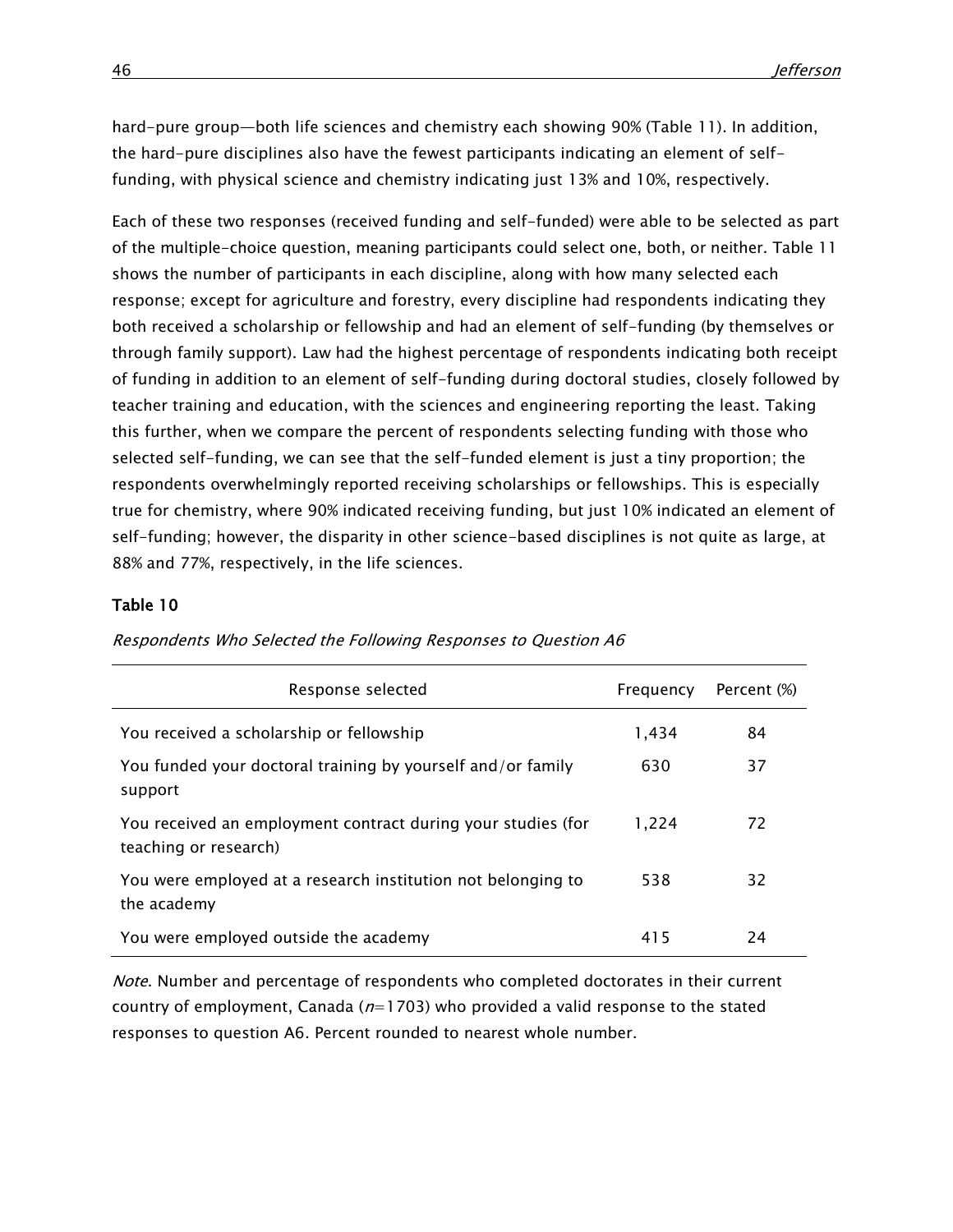| Discipline group<br>(individual disciplines within each<br>group) | Received<br>funding a | Elements<br>of self-<br>funding b | Total<br>number in<br>discipline | Both c      |
|-------------------------------------------------------------------|-----------------------|-----------------------------------|----------------------------------|-------------|
|                                                                   | Percent (%)           | Percent (%)                       |                                  | Percent (%) |
| Soft-Pure                                                         |                       |                                   |                                  |             |
| <b>Humanities and Arts</b>                                        | 85                    | 39                                | 310                              | 25          |
| Social and Behavioural Sciences                                   | 84                    | 42                                | 358                              | 26          |
| Soft-Applied                                                      |                       |                                   |                                  |             |
| <b>Business and Administration;</b>                               | 87                    | 45                                | 117                              | 32          |
| Economics                                                         |                       |                                   |                                  |             |
| Law                                                               | 86                    | 57                                | 21                               | 43          |
| Medical Sciences; Health-related<br>Science; Social Services      | 86                    | 34                                | 253                              | 20          |
| Social Work and Services                                          | 75                    | 60                                | 40                               | 35          |
| <b>Teacher Training and Education</b><br>Science                  | 75                    | 64                                | 156                              | 39          |
| Hard-Pure                                                         |                       |                                   |                                  |             |
| Chemistry                                                         | 90                    | 10                                | 49                               | $\mathbf 0$ |
| Life Sciences                                                     | 90                    | 22                                | 165                              | 12          |
| Physical Sciences and Mathematics                                 | 88                    | 13                                | 77                               | 1           |
| Hard-Applied                                                      |                       |                                   |                                  |             |
| <b>Agriculture and Forestry</b>                                   | 73                    | 14                                | 22                               | $-14*$      |
| <b>Computer Science</b>                                           | 71                    | 29                                | 31                               | 0           |
| Engineering; Manufacturing and<br>Construction; Architecture      | 86                    | 18                                | 90                               | 3           |
| Other                                                             | 85                    | 31                                | 13                               | 15          |

Respondents Who Indicated Receiving Funding, Self-Funded, or Both

Note: Percent of total respondents in each discipline who indicated during doctoral study that they received funding, experienced an element of self-funding, or both. Percentages rounded to nearest whole number.

a Respondents indicating that they received an element of funding (scholarship or fellowship) during their doctoral studies

<sup>b</sup> Respondents indicating an element of self-funding (self, or family support) during doctoral study.

<sup>c</sup>Respondents who selected both responses, given as a percentage of the total number of respondents in the discipline.

\* Three respondents out of 22 in Agriculture and Forestry selected neither response.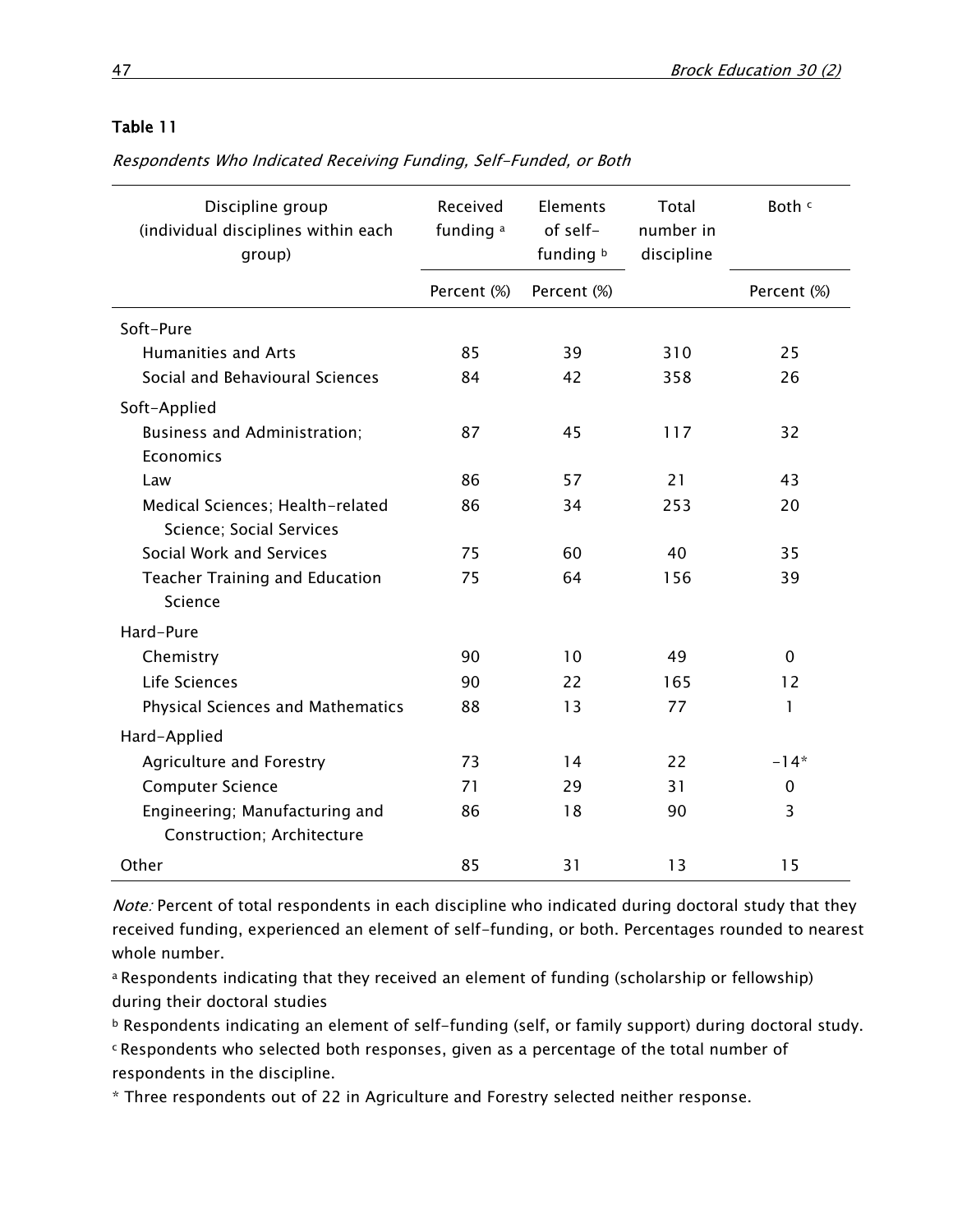#### **Discussion**

Research has shown that there are key aspects of the socialization process which transcend disciplinary boundaries, such as the necessity to balance myriad responsibilities to take on activities associated with the scholarly role, and acquiring the financial and faculty support to do so (Gardner, 2007; Gardner & Barnes, 2007). Applying this to socialization theory (Weidman et al., 2001; Weidman & Stein, 2003), we can see that doctoral students need opportunities to secure the *knowledge* required of the doctoral process and the scholarly role through teaching and research experience, in addition to support from faculty, to enable them to *invest* time into this scholarly activity, and the chance to be *involved* with department and discipline through these relationships and associated activities.

#### Scholarly Activity

Teaching is a large component of scholarly careers; learning about pedagogy is a vital component of the *knowledge acquisition* aspect of Weidman's (2001) doctoral socialization framework. It appears that Canada is not immune to this issue; just 29% of respondents indicated receiving training in instructional skills or learning about teaching methods during their doctoral studies, which supports findings from previous research in which doctoral students reported feeling underprepared for the teaching element of the scholarly role (Walker et al., 2008). Despite the infrequency of formal training in pedagogy, research shows that teaching and related activities encompass the bulk of professorial activity (Gopaul et al., 2016). Although the data show an increase in respondents receiving instruction in teaching methods over the last 30 years, that figure is still remarkably low considering the ongoing focus on teaching in higher education more generally (Gopaul et al., 2016; Hall & Hulse, 2010; Johnston et al., 2013; Maynard et al., 2017; Viberg et al., 2018; Walder, 2017; Wurdinger & Allison, 2017). The "serious anxieties" (Walker et al., 2008, p. 66) about teaching practice reported by doctoral students do not appear to be unfounded and remain a concern (Casanave, 2019; Maynard et al., 2017).

The data show that the disciplines with the most respondents indicating they received training in instructional skills are those that have an applied element, such as business and administration (37%), social and behavioural sciences (34%), and teacher training and education (31%). Unsurprisingly, chemistry has the fewest respondents reporting such instruction (16%), which fits with the existing literature; with those in science-based disciplines being more likely to receive research assistantships over teaching assistantships (Gardner, 2009; Golde, 1998), it follows that there would be little in the way of training in teaching methods and more emphasis on the research element.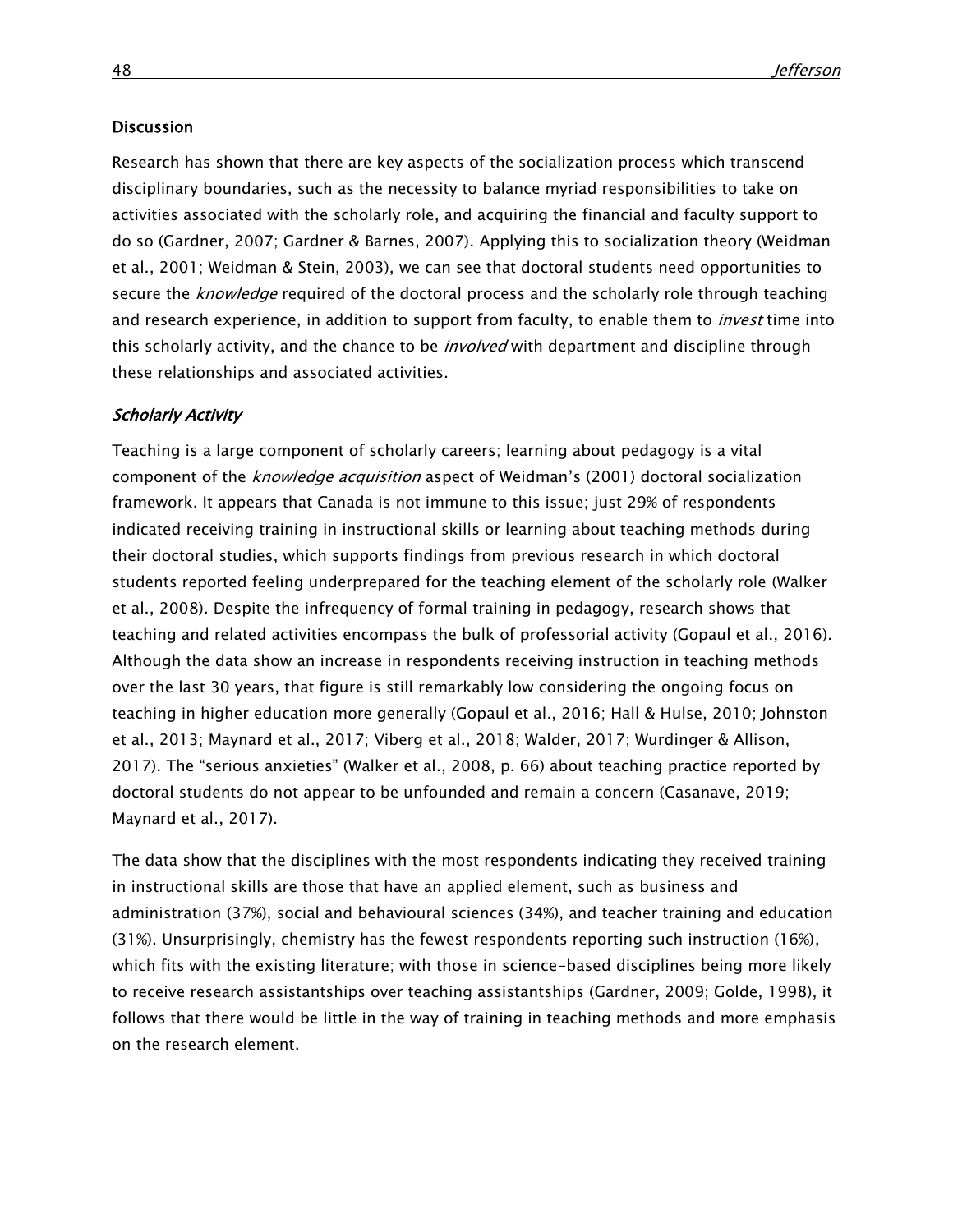Students in science-based disciplines usually work in research teams rather than on individual projects (Baker & Pifer, 2015; Mendoza, 2007), which means they will potentially spend more time with faculty and peers and have the opportunity to foster productive relationships which may lead to collaboration and publication. This perhaps goes some way to explaining the greater propensity towards completing a doctoral thesis by a collection of publications for those in hard or applied disciplines with group-based research (agriculture 77%, life sciences 73%, medical sciences 55%) with greater time and financial resources for creation and dissemination of research. However, given that our participants represent those who chose to pursue scholarly careers as academic faculty, whereas the majority of those in hard disciplines tend towards careers in industry (Anderson, 2019), it could be that the predominance here for completing a thesis through collection of published work provides benefit only to those seeking careers in higher education, and not something widespread across all hard-discipline doctorates.

#### Faculty Support

Existing literature shows that collaboration with faculty during the doctoral process is an important factor in student retention (Gardner & Barnes, 2007; M. Jones, 2013), with poor faculty-student relationships contributing to attrition (Golde, 2000; Lovitts, 2001). As the study participants were successful scholars at Canadian institutions at the time of the survey, the element of collaboration with faculty reported during their doctoral studies indicates its value in socialization.

Although it is clearly not essential to work on projects with faculty to later acquire scholarly roles, it may indeed be beneficial; more than half of respondents indicated they worked with faculty on research projects (61%) and received intense faculty guidance (66%). However, that still leaves around one-third of respondents who did not receive any support or guidance from faculty, which is surprising considering the requirement of a doctoral supervisor.

Involvement with multiple communities (Bragg, 1976) has long been reported as a key component of the socialization process (Weidman et al., 2001; Weidman & Stein, 2003). Research collaboration with faculty and peers (Austin, 2002; Gopaul, 2015) is needed for successful integration into the department (Johnson et al., 2017). When we look at faculty support by individual discipline, the data show that the sciences received the most support and collaboration in research, perhaps due to the formally structured, group-based nature of the research, whereas fewer than half (40%) of respondents in humanities indicated working with faculty on research projects. It appears that with increased autonomy in research, students within the soft disciplines experience weaker faculty support, as a trade-off. Gittings et al. (2018) maintained that faculty support and guidance is vital to prevent over-involvement with activities outside of their dissertation research, which detracts from the student's individual research goals and may lengthen or hinder degree completion. Previous research of Canadian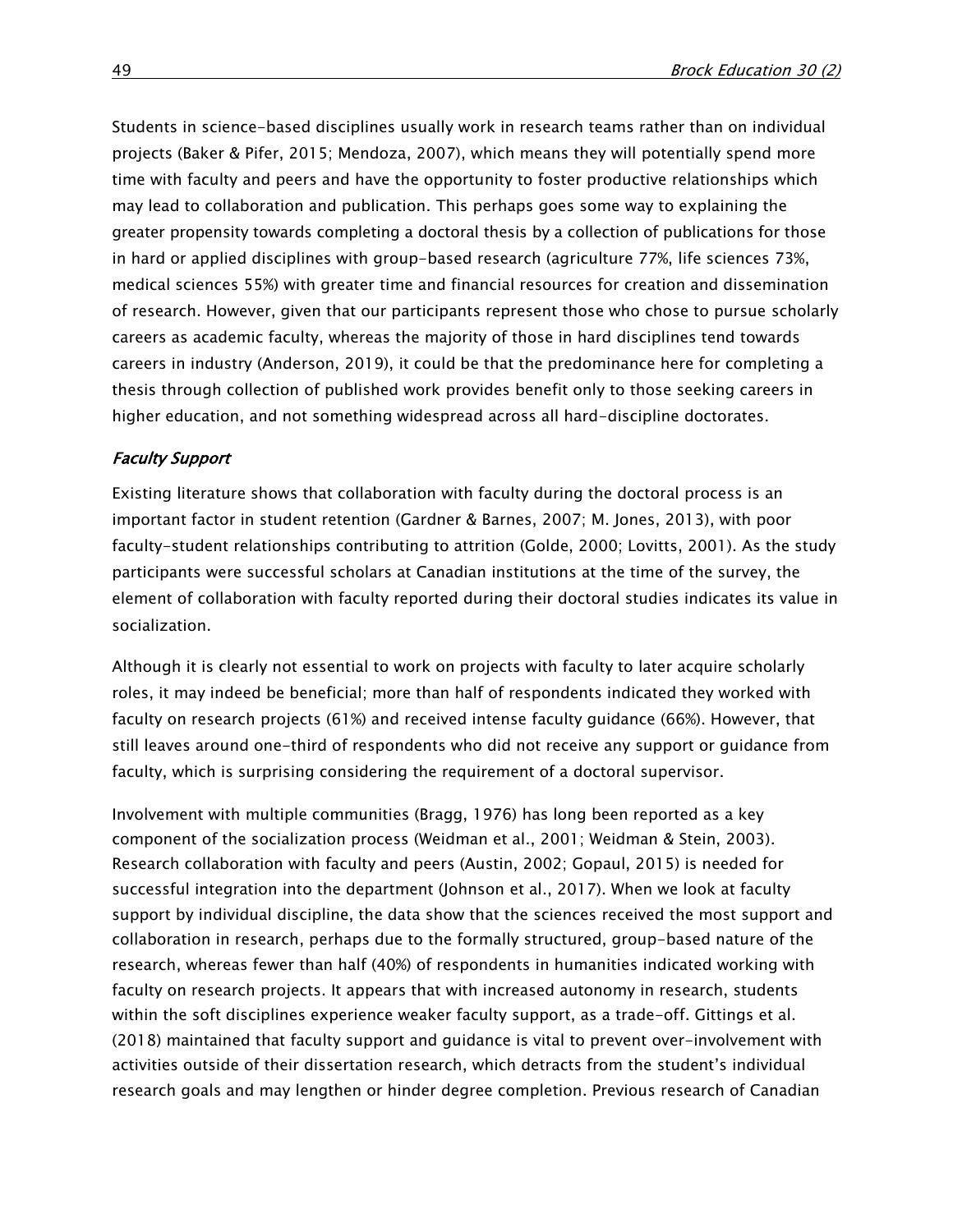doctorates has shown that those in soft disciplines such as social sciences and humanities did take longer to complete their degrees and had a higher likelihood of failing to complete altogether (Tamburri, 2013).

Fewer than one-fifth of respondents in this study represented the hard-pure disciplines; the prevalence of collaboration in science-based disciplines is not simply reflecting demographic skewness. Again, it could be that those who receive guidance from faculty and senior researchers are more inclined to follow in their footsteps and enter academic roles, compared to their peers who fail to make the same connections and seek employment outside of academia, frequently in industry (Roach & Sauermann, 2017; Stephan, 2012). This points towards close facultystudent relationships as a key component in entering the academic profession.

However, not all students are likely to have the same informative, productive supervision experience (Gopaul, 2011); the growing number of students a faculty member has to supervise is likely to divide their time, putting students in competition for their advisors' attention (Tamburri, 2013). Though supervision of students is a key component of academic work, faculty members receive little to no formal training; this means reliance on repetition of those same methods they experienced themselves during their own doctoral studies (Hall & Burns, 2009), perpetuating a "hands-off" approach. There may be more work to do in terms of adequately preparing academic staff for advising and mentoring roles, whether during doctoral study or subsequently, as continuing professional development.

#### Financial Support

As this study is an investigation of doctoral experiences of full-time faculty who both studied and work at Canadian institutions, it could be speculated that the predominance of funding (84%) over self-funding (37%) is a contributing factor to the successful socialization of Canadian doctoral students.

Research shows that Canadian graduate students experience insufficient financial support (McAlpine & Austin, 2018). Students generally do not have equal access to financial assistance to complete their doctoral studies; funds are unequally distributed across institutions, departments (Thomas-Long, 2007), and disciplines (Larivière, 2012). There are multiple costs associated with the expected activities of doctoral programs, such as travel for research (Fullick, 2016) which often necessitates securing external funding, and implementing and disseminating research through conference presentation and publication in scholarly journals (Gopaul, 2011, 2015; Walker et al., 2008). In both chemistry and life sciences (pure disciplines), 90% of respondents indicated they received funding for their doctoral programs, the highest among all of the disciplines. This finding supports existing research which shows that doctoral students in the hard-pure sciences traditionally receive greater funding due to close ties with industry (Golde, 1998; Mendoza, 2007), indicating this aspect of doctoral experience does not appear to have changed in the intervening decade. The data also show that the same disciplines had the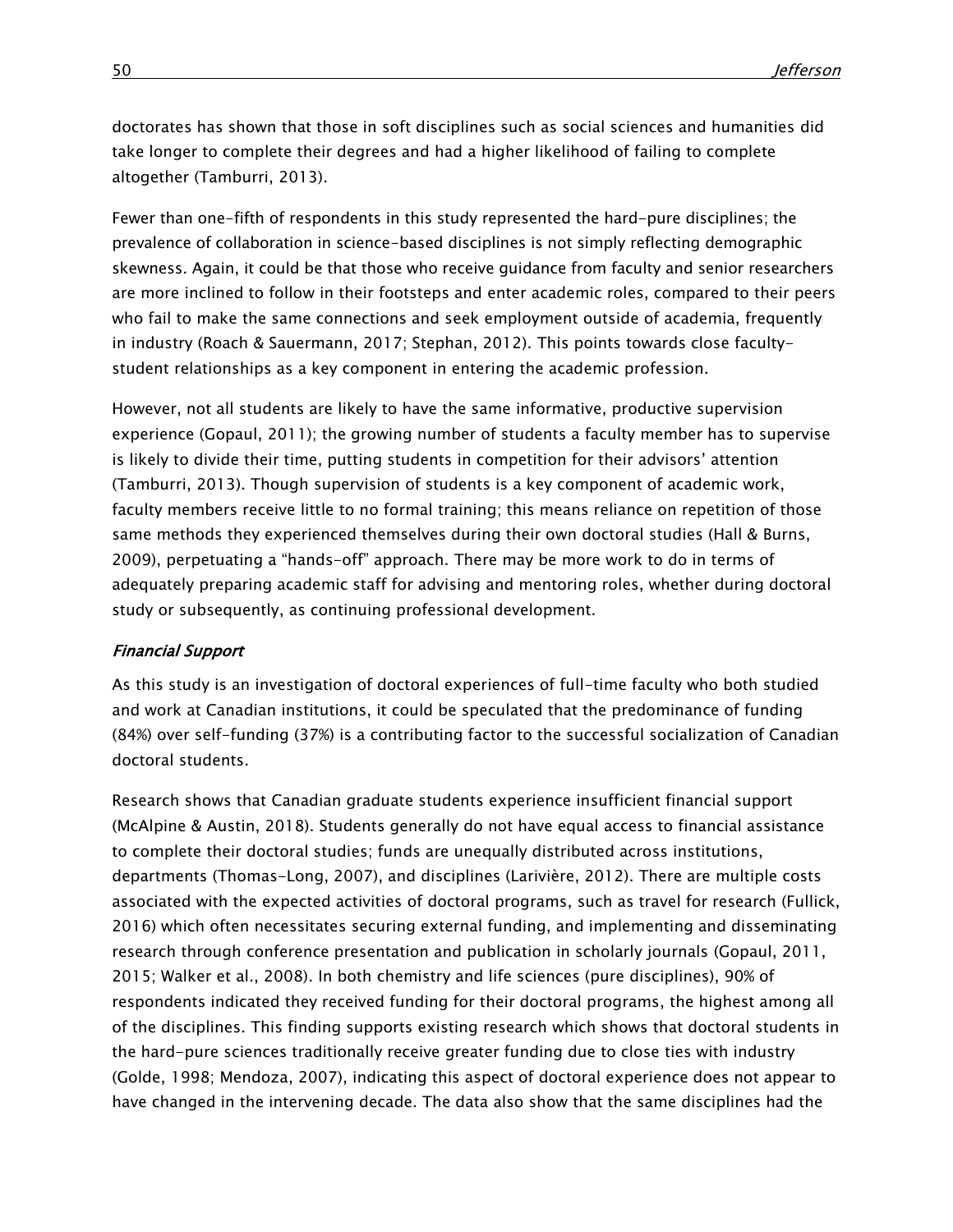highest number of participants completing their thesis by collection of publications. It could be argued that additional funding provides a publication advantage, enabling greater involvement with the department and senior researchers, leading to greater investment in doctoral activity, leading to greater socialization success.

The soft disciplines had the majority of respondents who indicated self-funding, as well as selecting both options—receiving funding in addition to self-funding elements of their doctoral study. We can speculate that this may be due to the necessity to pay for additional elements such as research-related travel or conference attendance, which we know is a valued activity for networking as part of doctoral socialization (Gopaul, 2011, 2015; Walker et al., 2008). With science-based students working in research groups, it follows that research-related costs are likely to be covered by the project funding, whereas the independent, autonomous soft-science students such as those in humanities, would not necessarily have access to those same research-related funding sources, hence the larger proportion of self-funding. These findings suggest that greater attention to funding for research-related activities for those in the soft disciplines may be required, to prevent inequality between the disciplines.

## Limitations, Implications, and Recommendations

It is important to recognize that these findings relate to those deemed successful—completing doctoral programs and acquiring full-time, academic positions as professors at higher education institutions across Canada. Conclusions cannot be drawn as perceived adequacy or otherwise of their programs from self-reporting of their doctoral experiences, only the observation that there appear to be areas of the socialization process that were more comprehensive than others. This may indicate avenues for further study to ensure future programs adequately prepare doctoral students for academic careers.

As noted in the methods section of this paper, the APIKS survey from which the data for this study were derived was not designed specifically to address issues of socialization to doctoral study or academic careers, and as such is not comprehensive in covering all the areas deemed important to the socialization process. The data cannot provide answers as to the extent of the effects of their experiences on their career success but instead indicate avenues for further research.

The key elements from the data which it could be argued were significant contributors to the socialization success of current faculty of Canadian institutions are: high levels of scholarship and fellowship funding; working with faculty; and receiving intense faculty guidance. There appears to be a significant disciplinary element to consider; those in science-based disciplines more frequently received funding, were involved with faculty in group research projects, received intensive faculty guidance, and were more likely to complete their thesis by collection of published works. It appears that these aspects may be linked—receiving funding (not having to maintain external paid employment), students spend more time on research and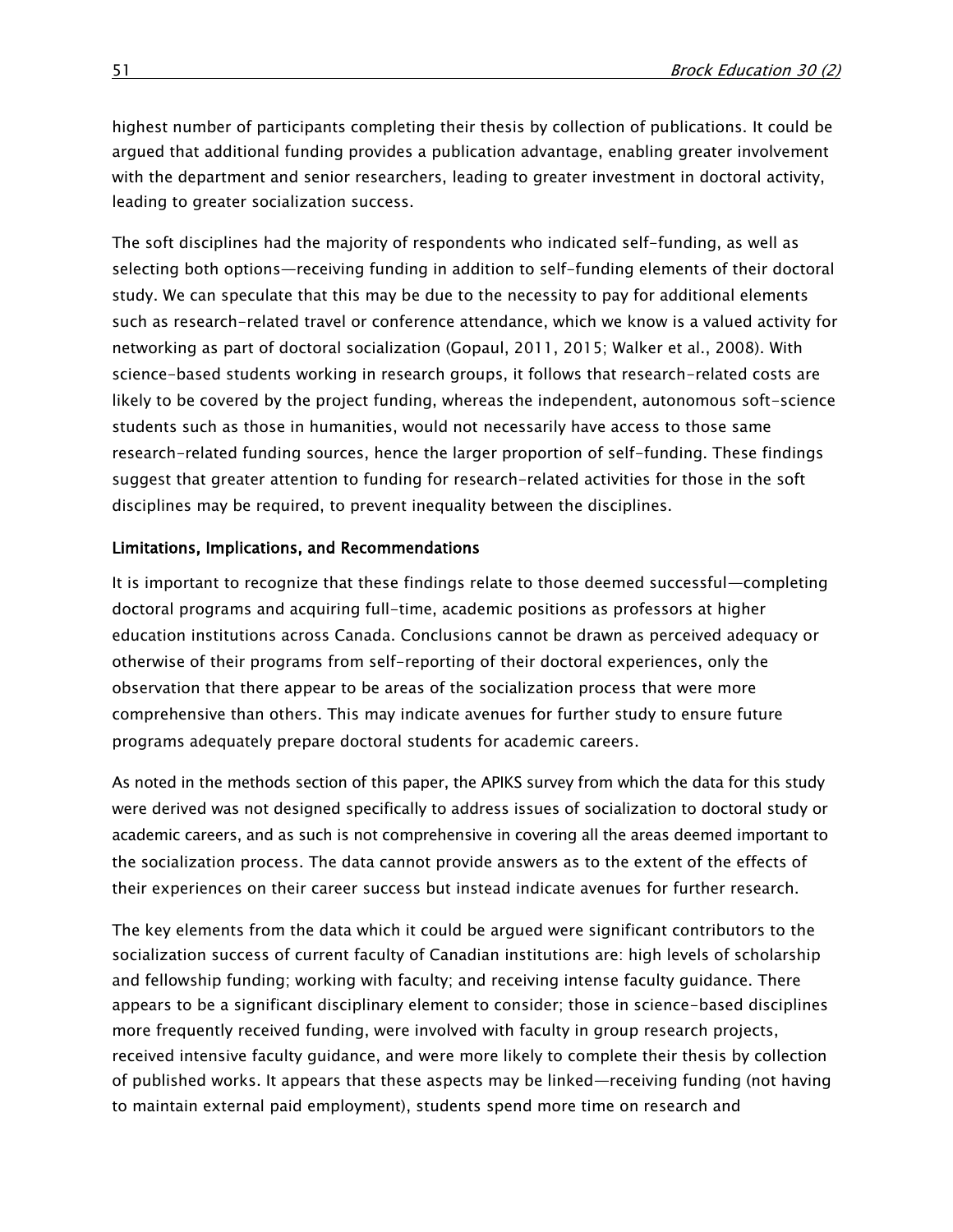collaborating in research groups, which means potential funding for research-related activity and thus greater potential for publication. Working alongside senior researchers suggests a greater likelihood of receiving guidance and support from faculty, which is more frequently reported by those in hard-pure sciences. However, these hard disciplines represent less than a quarter of the study participants. The findings suggest that increased faculty guidance may not be the norm. Existing literature suggests those in science and engineering disciplines are more likely to progress to roles in industry, rather than scholarly roles at higher education institutions (Roach & Sauermann, 2017; Stephan, 2012) which may go some way to explaining the reduction in the number of hard-pure doctorates since the 1970s. These factors, such as increased support and guidance, may be stimulating a small number of students to follow the path of their mentors into academe whilst the majority of their peers go on to have careers in industry. However, we also have to acknowledge that professors in these disciplines may simply have chosen not to respond. In either case, support and mentorship are arguably key to academic career progression across disciplines in a Canadian context.

In contrast, respondents in the "soft" disciplines, both pure and applied, indicated a greater propensity for self-funding elements of their doctoral study in addition to their scholarship and fellowship funding. Working alone with little faculty support and guidance, without the same funding for research-related activities and potentially working outside the institution, they may have less time and money available for research-related activities which suggests inequality between the disciplines. The "traditional" discipline groups as per Biglan (1973) and Becher (1987, 1994) do not appear to be quite as relevant as they once were due to the changing nature of higher education in the past few decades, though there are clear disciplinary considerations; the impact of "tribes and territories" (Becher & Trowler, 2001) in academia remain prescient and an important avenue to explore in preventing inequality and increasing persistence in doctoral programs across Canada.

Given that the study participants were full-time faculty, these disparities have not severely affected their socialization. However, juggling multiple responsibilities which limits integration with the department (Gardner, 2008; Gittings et al., 2018; Watts, 2008) may play a role in attrition for students of "soft" disciplines. Future research is recommended to further explore the experiences of doctoral students concerning their research-related activities and paid work experience across different disciplines, and—though not necessarily something which would be simple to achieve—a contemporary exploration of the experiences of those who left their doctoral programs, akin to Lovitts's (2001) seminal work two decades ago.

The data support existing literature in its reporting of infrequent training in preparation for teaching roles (Altbach, 2007; Gopaul et al., 2016; Walker et al., 2008) despite the recognition of teaching being a significant component of the scholarly role (Fairweather & Rhoads, 1995; Griffith, 2010; Hall & Hulse, 2010; Johnston et al., 2013). We cannot assume this infrequency means insufficiency, as the perceived dearth of instruction in pedagogy does not appear to have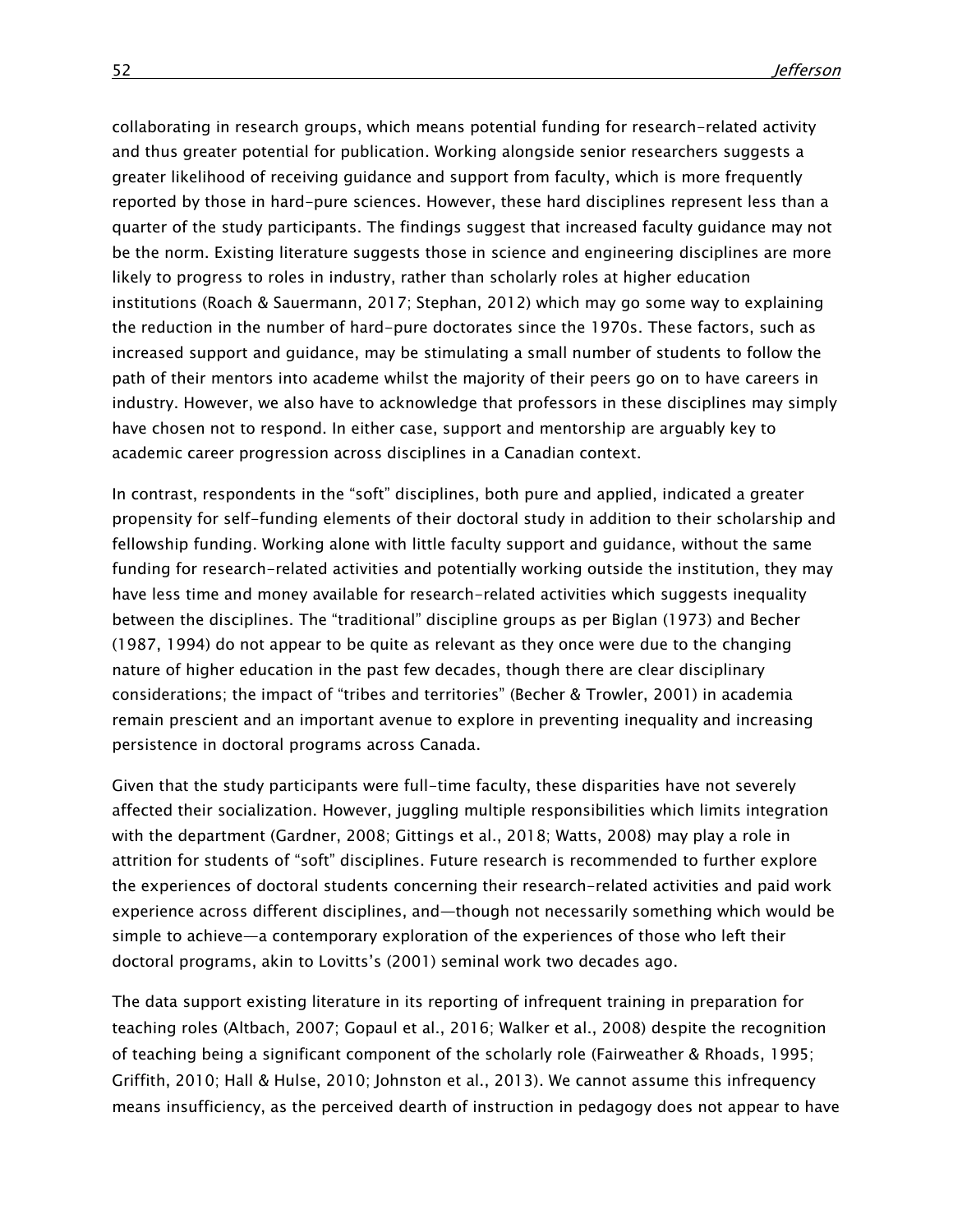hindered the career trajectory of the study participants, given that they achieved academic roles in higher education institutions; however, the perpetuation of inadequate training in pedagogy may be reinforcing this dearth of instruction, as scholars mimic the same beliefs and training which they themselves were subject to. In a Canadian context at least, the teaching element of the scholarly role appears overlooked and potentially undervalued in doctoral programs across disciplines. With the increasing fragmentation, the vertical stratification of academic work (G. A. Jones, 2013, Jones & Finkelstein, 2019) and the increase in part-time, teaching-only positions (Farr, 2008; Foster & Birdsell Bauer, 2018; MacDonald, 2013), we are seeing a decline in the "whole" academic appointment (Gopaul et al., 2016); it is important to ensure that there is equity in hiring and recruitment across all types of academic roles and adequate preparation for all types of careers, whether teaching-focused or research-focused.

The Canadian doctoral experience appears to closely reflect the literature for the wider doctoral population. Since much of the existing literature on this subject is predominantly associated with U.S. institutions, it follows that the Canadian data show commonalities, given that the Canadian and U.S. education systems are both highly decentralized, and their academic PhD programs follow similar structure and milestones. Future comparative research investigating doctoral experience and academic career paths in nations with smaller or more centralized higher education systems may provide new insight into factors affecting academic success and may indicate whether the decentralized nature of these systems are a contributing factor, or whether it is the structure of programs themselves that should be investigated more closely. Scholarly activity, the nature of student-faculty relationships, and the level and type of financial support provided, are all likely to vary across geographic regions and higher education systems, due to governance, language differences, and myriad other factors. With such sparse data on the Canadian doctoral experience in the literature, the data derived for this paper from the APIKS project provide up-to-date, Canada-specific information against which further comparative work can be undertaken.

#### Acknowledgements

The APIKS survey of Canadian faculty was conducted by the research team of Glen A. Jones (University of Toronto), Grace Karram Stephenson (University of Toronto), Amy Scott Metcalfe (University of British Columbia) and Olivier Bégin-Caouette (Université de Montréal). This project was supported by the Ontario Human Capital Research and Innovation Fund and the Social Sciences and Humanities Research Council of Canada. This author was provided with access to data under the ethical protocols of this project and acknowledges the support of the research team in the development of the paper.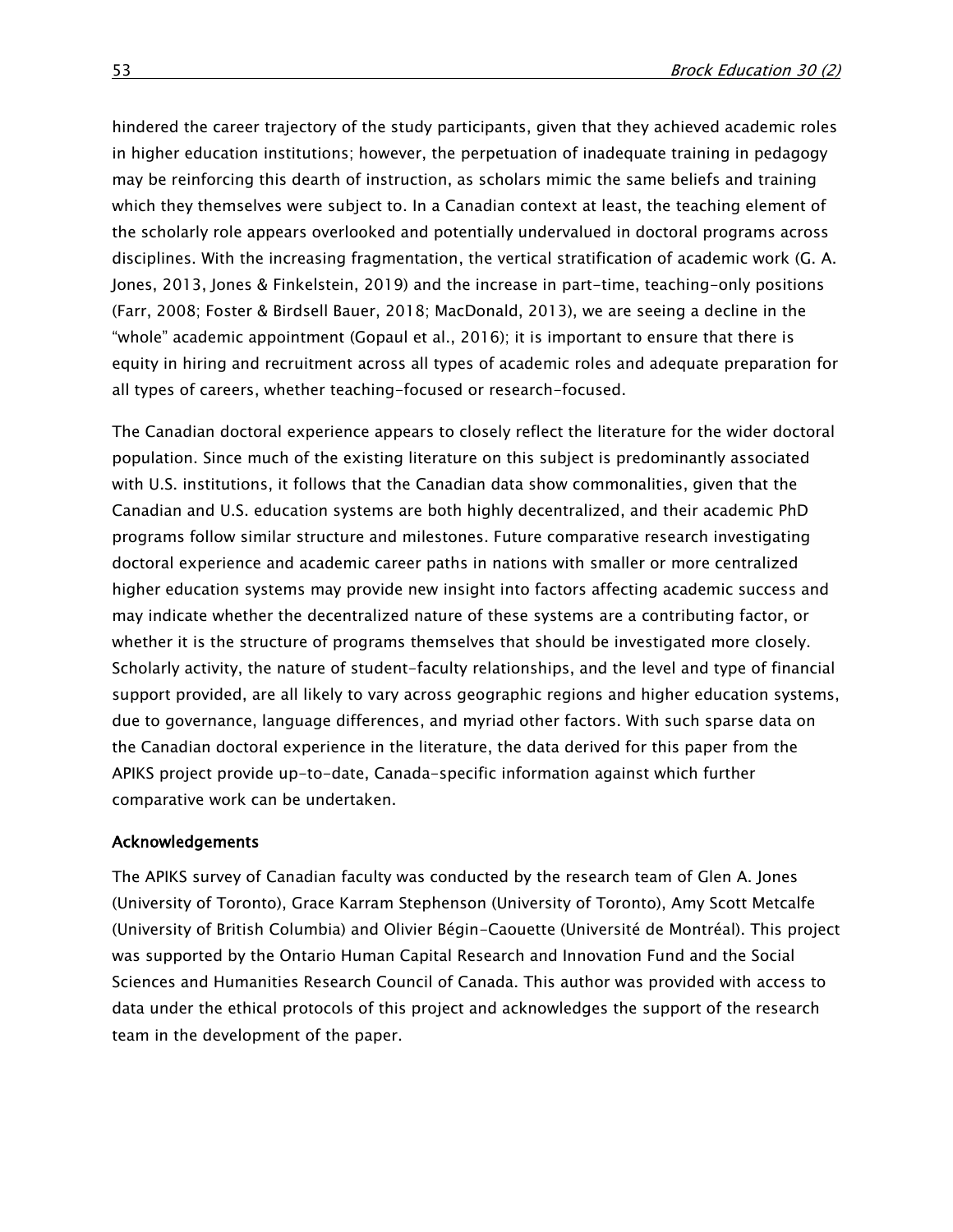#### References

- Altbach, P. G. (2007). Doctoral education: Present realities and future trends. In J. J. F. Forest & P. G. Altbach (Eds.), *International handbook of higher education* (pp. 65–81). Springer.
- Anderson, M. S., & Swazey, J. P. (1998). Reflections on the graduate student experience: An overview. New Directions for Higher Education, 1998(101), 3-13. <https://doi.org/10.1002/he.10101>
- Anderson, S. (2019). Make science PhDs more than just a training path for academia. Nature, 573(7773), 299–300.<https://doi.org/10.1038/d41586-019-02586-5>
- Austin, A. E. (2002). Preparing the next generation of faculty: Graduate school as socialization to the academic career. The Journal of Higher Education, 73(1), 94-122. <https://doi.org/10.1080/00221546.2002.11777132>
- Austin, A. E., & McDaniels, M. (2006a). Preparing the professoriate of the future: Graduate student socialization for faculty roles. In J. C. Smart (Ed.), *Higher education: Handbook of* theory and research (Vol. 21, pp. 397-456). Kluwer Academic.
- Austin, A. E., & McDaniels, M. (2006b). Using doctoral education to prepare faculty to work within Boyer's four domains of scholarship. New Directions for Institutional Research, 2006(129), 51–65.<https://doi.org/10.1002/ir.171>
- Azizova, Z. T. (2016). Complexity of academic socialization of historically underrepresented doctoral students: De-privileging distinctions between macro-and-micro-theoretical approaches. JCSCORE, 2(2), 1–39.<https://doi.org/10.15763/issn.2642-2387.2016.2.2.1-39>
- Baker, S. (2020, January 24). Teaching-only contracts up again as REF approaches. Times Higher Education. [https://www.timeshighereducation.com/news/teaching-only](https://www.timeshighereducation.com/news/teaching-only-contracts-again-ref-approaches)[contracts-again-ref-approaches](https://www.timeshighereducation.com/news/teaching-only-contracts-again-ref-approaches)
- Barnes, B. J., & Austin, A. E. (2009). The role of doctoral advisors: A look at advising from the advisor's perspective. Innovative Higher Education, 33(5), 297–315. <https://doi.org/10.1007/s10755-008-9084-x>
- Baum, S., & Steele, P. (2017). Who goes to graduate school and who succeeds? Access Group and Urban Institute.<https://www.ssrn.com/abstract=2898458>
- Becher, T. (1987). Disciplinary discourse. Studies in Higher Education, 12(3), 261-274. <https://doi.org/10.1080/03075078712331378052>
- Becher, T. (1994). The significance of disciplinary differences. Studies in Higher Education, 19(2), 151–161.<https://doi.org/10.1080/03075079412331382007>
- Becher, T., & Trowler, P. (2001). Academic tribes and territories: Intellectual enquiry and the culture of disciplines (2nd ed). Open University Press.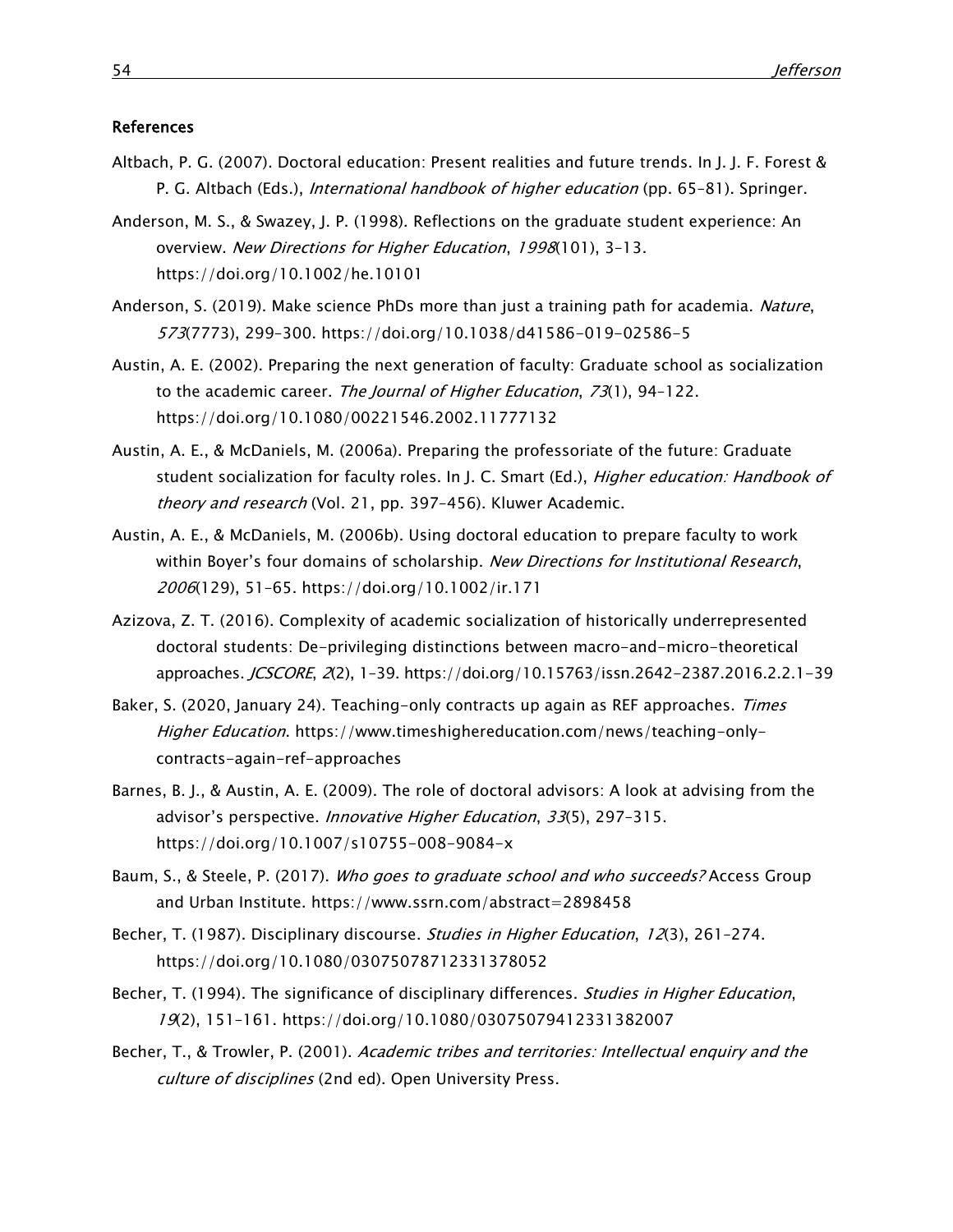- Biglan, A. (1973). The characteristics of subject matter in different academic areas. Journal of Applied Psychology, 57(3), 195–203.<https://doi.org/10.1037/h0034701>
- Boden, D., Borrego, M., & Newswander, L. K. (2011). Student socialization in interdisciplinary doctoral education. Higher Education, 62(6), 741-755.
- Bragg, A. K. (1976). The socialization process in higher education (ERIC/Higher Education Research Report No. 7). American Association for Higher Education. <https://eric.ed.gov/?id=ED132909>
- Casanave, C. P. (2019). Performing expertise in doctoral dissertations: Thoughts on a fundamental dilemma facing doctoral students and their supervisors. *Journal of Second* Language Writing, 43, 57–62.<https://doi.org/10.1016/j.jslw.2018.02.005>
- Choy, S. P., & Cataldi, E. F. (2006). Student financing of graduate and first-professional education, 2003–04: Profiles of students in selected degree programs and part-time students (Statistical Analysis Report NCES 2006-185). U.S. Department of Education; National Center for Education Statistics.<https://doi.org/10.1037/e492172006-013>
- Corcoran, M., & Clark, S. M. (1984). Professional socialization and contemporary career attitudes of three faculty generations. Research in Higher Education,  $20(2)$ , 131-153. <https://doi.org/10.1007/BF00991464>
- Council of Graduate Schools. (2009). Ph.D. completion and attrition: Findings from exit surveys of PhD completers. Author.
- Dedman, B. (2019, March 1). College students are more diverse than ever. Faculty and administrators are not. AAC&U News. [https://www.aacu.org/aacu](https://www.aacu.org/aacu-news/newsletter/2019/march/facts-figures)[news/newsletter/2019/march/facts-figures](https://www.aacu.org/aacu-news/newsletter/2019/march/facts-figures)
- Devine, K., & Hunter, K. (2016). Doctoral students' emotional exhaustion and intentions to leave academia. International Journal of Doctoral Studies, 11, 35–61. <https://doi.org/10.28945/3396>
- Fairweather, J. S., & Rhoads, R. A. (1995). Teaching and the faculty role: Enhancing the commitment to instruction in American colleges and universities. *Educational Evaluation* and Policy Analysis, 17(2), 179-194.<https://doi.org/10.3102/01623737017002179>
- Farr, M. (2008, November 3). For teaching-only faculty, a controversial role. University Affairs. <https://www.universityaffairs.ca/features/feature-article/those-who-can-teach/>
- Foster, K., & Birdsell Bauer, L. (2018). Out of the shadows: Experiences of contract academic staff. CAUT. [https://www.caut.ca/sites/default/files/cas\\_report.pdf](https://www.caut.ca/sites/default/files/cas_report.pdf)
- Fullick, M. (2016). It's time to rethink academic conference funding. University Affairs. [https://www.universityaffairs.ca/opinion/speculative-diction/its-time-to-re-think](https://www.universityaffairs.ca/opinion/speculative-diction/its-time-to-re-think-academic-conference-funding/)[academic-conference-funding/](https://www.universityaffairs.ca/opinion/speculative-diction/its-time-to-re-think-academic-conference-funding/)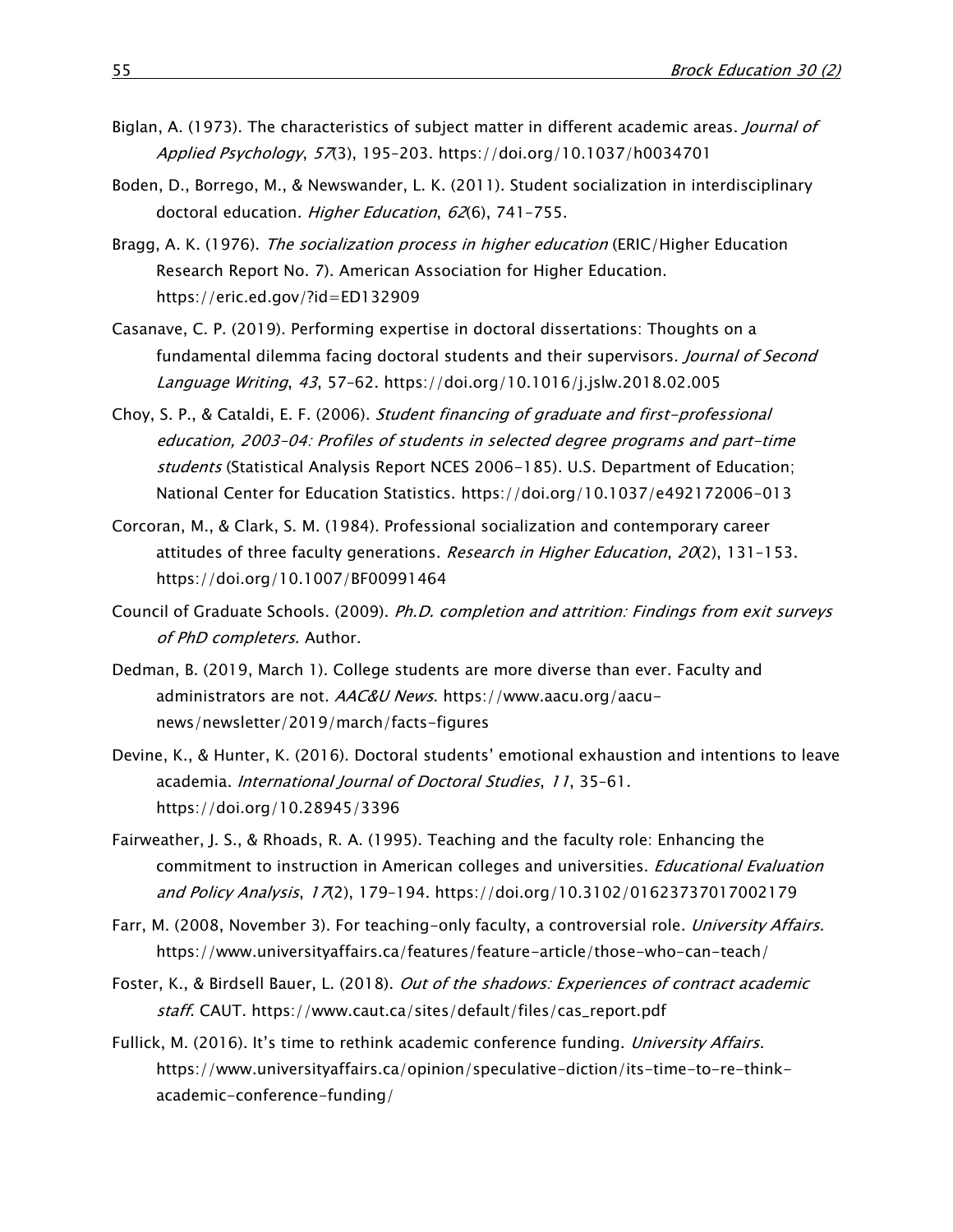- Gao, Y. (2019). Experiences of Chinese international doctoral students in Canada who withdrew: A narrative inquiry. International Journal of Doctoral Studies, 14, 259–276. <https://doi.org/10.28945/4240>
- Gardner, S. K. (2007). "I heard it through the grapevine": Doctoral student socialization in chemistry and history. Higher Education, 54(5), 723–740. <https://doi.org/10.1007/s10734-006-9020-x>
- Gardner, S. K. (2008). Fitting the mold of graduate school: A qualitative study of socialization in doctoral education. Innovative Higher Education, 33(2), 125-138. <https://doi.org/10.1007/s10755-008-9068-x>
- Gardner, S. K. (Ed.). (2009). The development of doctoral students: Phases of challenge and support. ASHE Higher Education Report, 34(6), 1-127. <https://doi.org/10.1002/aehe.3406>
- Gardner, S. K. (2010a). Contrasting the socialization experiences of doctoral students in highand low-completing departments: A qualitative analysis of disciplinary contexts at one institution. The Journal of Higher Education, 81(1), 61-81. <https://doi.org/10.1080/00221546.2010.11778970>
- Gardner, S. K. (2010b). Faculty perspectives on doctoral student socialization in five disciplines. International Journal of Doctoral Studies, 5, 39–53.<https://doi.org/10.28945/1310>
- Gardner, S. K., & Barnes, B. J. (2007). Graduate student involvement: Socialization for the professional role. Journal of College Student Development, 48(4), 369–387. <https://doi.org/10.1353/csd.2007.0036>
- Gardner, S. K., & Gopaul, B. (2012). The part-time doctoral student experience. *International* Journal of Doctoral Studies, 7, 63–78.<https://doi.org/10.28945/1561>
- Gardner, S. K., & Holley, K. A. (2011). "Those invisible barriers are real": The progression of first-generation students through doctoral education. *Equity & Excellence in Education*, 44(1), 77–92.<https://doi.org/10.1080/10665684.2011.529791>
- Gittings, G., Bergman, M., Shuck, B., & Rose, K. (2018). The impact of student attributes and program characteristics on doctoral degree completion. New Horizons in Adult Education and Human Resource Development, 30(3), 3–22.<https://doi.org/10.1002/nha3.20220>
- Golde, C. M. (1998). Beginning graduate school: Explaining first-year doctoral attrition. New Directions for Higher Education, 1998(101), 55–64.<https://doi.org/10.1002/he.10105>
- Golde, C. M. (2000). Should I stay or should I go? Student descriptions of the doctoral attrition process. The Review of Higher Education, 23(2), 199–227. <https://doi.org/10.1353/rhe.2000.0004>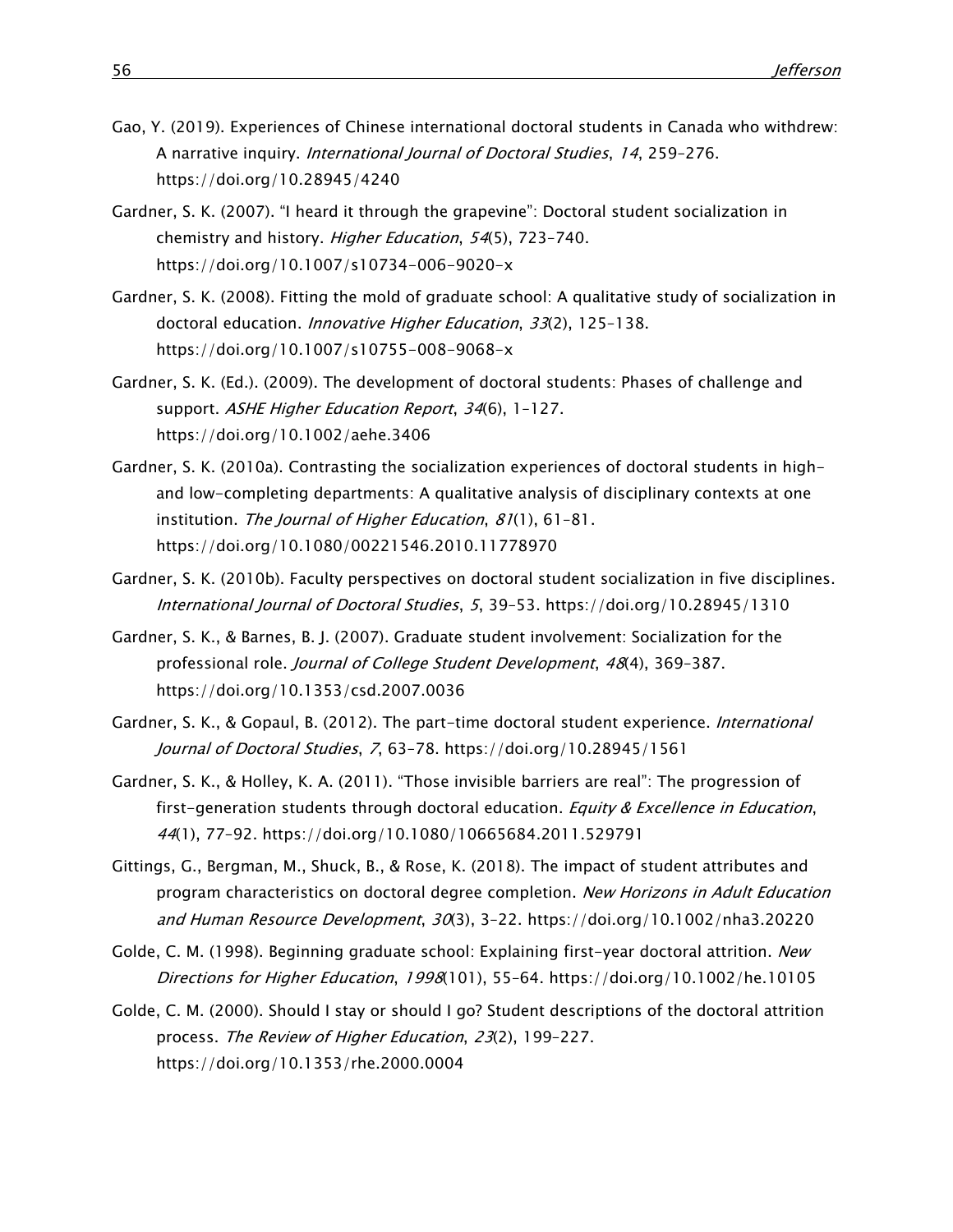- Golde, C. M. (2005). The role of the department and discipline in doctoral student attrition: Lessons from four departments. The Journal of Higher Education, 76(6), 669-700. <https://doi.org/10.1080/00221546.2005.11772304>
- Golde, C. M., & Dore, T. M. (2001). At cross purposes: What the experiences of today's doctoral students reveal about doctoral education.<https://eric.ed.gov/?id=ED450628>
- Gopaul, B. (2011). Distinction in doctoral education: Using Bourdieu's tools to assess the socialization of doctoral students. Equity & Excellence in Education, 44(1), 10-21. <https://doi.org/10.1080/10665684.2011.539468>
- Gopaul, B. (2015). Inequality and doctoral education: Exploring the "rules" of doctoral study through Bourdieu's notion of field. Higher Education, 70(1), 73-88. <https://doi.org/10.1007/s10734-014-9824-z>
- Gopaul, B., Jones, G. A., Weinrib, J., Metcalfe, A., Fisher, D., Gingras, Y., & Rubenson, K. (2016). The academic profession in Canada: Perceptions of Canadian university faculty about research and teaching. Canadian Journal of Higher Education, 46(2), 55–77. <https://doi.org/10.47678/cjhe.v46i2.185269>
- Government of Canada. (2020). Canada graduate scholarships—Doctoral program. [https://www.nserc-crsng.gc.ca/students-etudiants/pg-cs/cgsd-bescd\\_eng.asp](https://www.nserc-crsng.gc.ca/students-etudiants/pg-cs/cgsd-bescd_eng.asp)
- Griffith, A. L. (2010). Persistence of women and minorities in STEM field majors: Is it the school that matters? Economics of Education Review, 29(6), 911-922. <https://doi.org/10.1016/j.econedurev.2010.06.010>
- Hall, L., & Burns, L. (2009). Identity development and mentoring in doctoral education. *Harvard* Educational Review, 79(1), 49–70. <https://doi.org/10.17763/haer.79.1.wr25486891279345>
- Hall, S., & Hulse, D. (2010). Perceptions of doctoral level teaching preparation in counselor education. Journal of Counselor Preparation and Supervision, 1(2). <https://doi.org/10.7729/12.0108>
- Hands, A. (2018). Examining the basic psychological needs of library and information science doctoral students. International Journal of Doctoral Studies, 13, 389–411. <https://doi.org/10.28945/4135>
- Jalongo, M. R., Boyer, W., & Ebbeck, M. (2014). Writing for scholarly publication as "tacit knowledge": A qualitative focus group study of doctoral students in education. *Early*  $Childhood Education Journal, 42(4), 241-250. <a href="https://doi.org/10.1007/s10643-013-10.1007/s10643-013-10.1007/s10643-013-10.1007/s10643-013-10.1007/s10643-013-10.1007/s10643-013-10.1007/s10643-013-10.1007/s10643-013-10.1007/s10643-013-10.1007/s10643-013-10.1007/s10</math>$ [0624-3](https://doi.org/10.1007/s10643-013-0624-3)
- Johnson, C. M., Ward, K. A., & Gardner, S. K. (2017). Doctoral student socialization. In J. C. Shin & P. Teixeira (Eds.), Encyclopedia of international higher education systems and institutions (pp. 1–4). Springer. [https://doi.org/10.1007/978-94-017-9553-1\\_296-1](https://doi.org/10.1007/978-94-017-9553-1_296-1)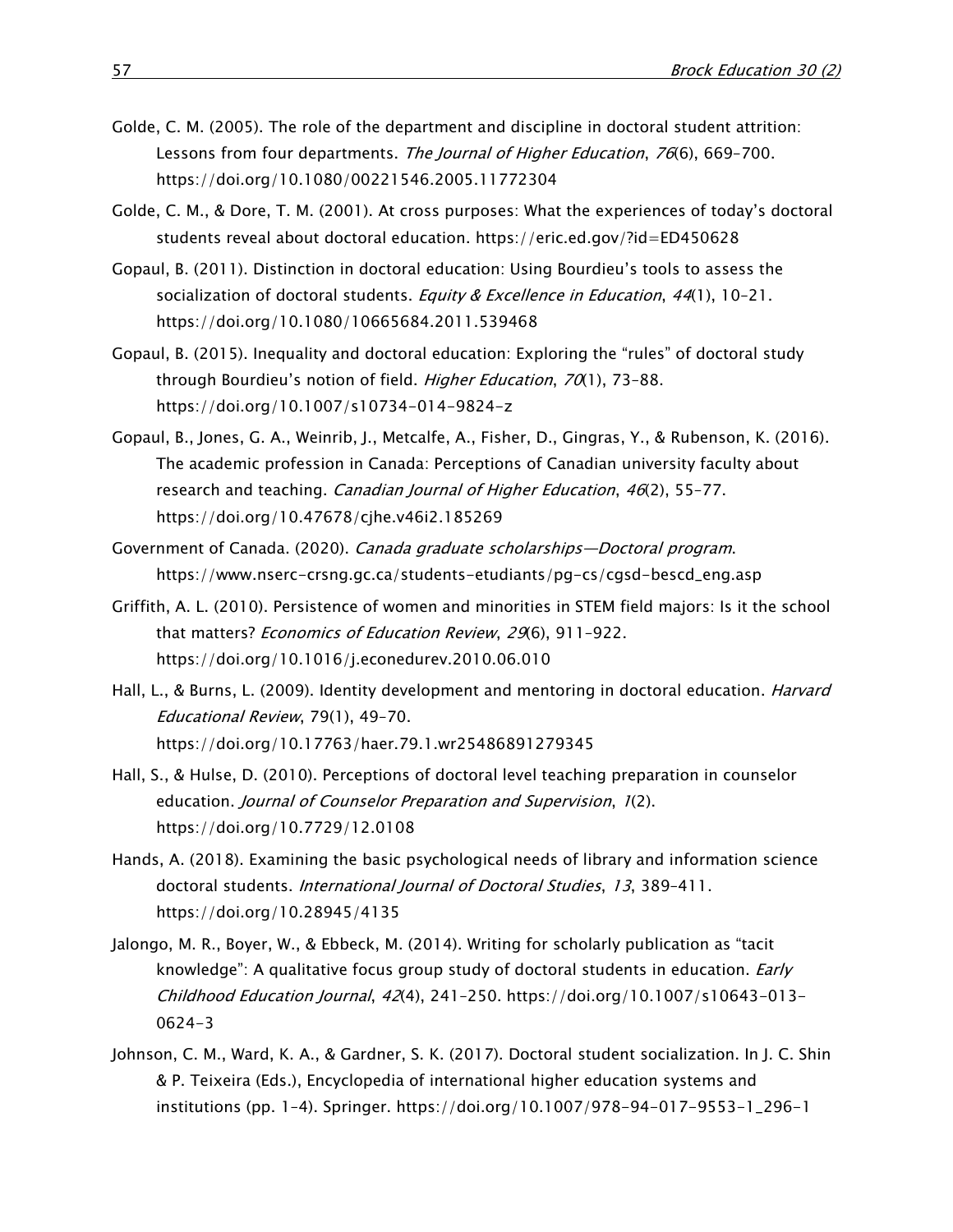- Johnston, T. C., Milkman, M. I., & McCoy, J. P. (2013). Doctoral training in teaching and preparedness of early-career marketing educators. Academy of Educational Leadership Journal,  $17(3)$ , 107-116.
- Jones, G. A. (2013). The horizontal and vertical fragmentation of academic work and the challenge for academic governance and leadership. Asia Pacific Education Review, 14(1), 75–83.<https://doi.org/10.1007/s12564-013-9251-3>
- Jones, G. A. (2018). Doctoral education in Canada. In J. C. Shin, B. M. Kehm, & G. A. Jones (Eds.), Doctoral education for the knowledge society: Convergence or divergence in national approaches? (pp. 147–164). Springer. [https://doi.org/10.1007/978-3-319-89713-4\\_9](https://doi.org/10.1007/978-3-319-89713-4_9)
- Jones, G. A., & Finkelstein, M. J. (2019). Looking across systems: Implications for comparative, international studies of academic work. In M. J. Finkelstein & G. A. Jones (Eds.), Professorial pathways: Academic careers in a global perspective (pp. 265–290). Johns Hopkins University Press.
- Jones, G. A., Gopaul, B., Weinrib, J., Metcalfe, A. S., Fisher, D., Gingras, Y., & Rubenson, K. (2014). Teaching, research, and the Canadian professoriate. In J. C. Shin, A. Arimoto, W. K. Cummings, & U. Teichler (Eds.), Teaching and research in contemporary higher education: Systems, activities and rewards (pp. 335–356). Springer. [https://doi.org/10.1007/978-94-007-6830-7\\_18](https://doi.org/10.1007/978-94-007-6830-7_18)
- Jones, G. A., Weinrib, J., Metcalfe, A. S., Fisher, D., Rubenson, K., & Snee, I. (2012). Academic work in Canada: The perceptions of early-career academics. Higher Education Quarterly, 66(2), 189–206.<https://doi.org/10.1111/j.1468-2273.2012.00515.x>
- Jones, M. (2013). Issues in doctoral studies—Forty years of journal discussion: Where have we been and where are we going? International Journal of Doctoral Studies, 8, 83-104. <https://doi.org/10.28945/1871>
- Kolb, D. A. (1981). Learning styles and disciplinary differences. In A. W. Chickering (Ed.), The modern American college. Jossey-Bass.
- Krishnan, A. (2009). What are academic disciplines? Some observations on the disciplinarity vs. interdisciplinarity debate (NCRM Working Paper Series No. 03/09). ESRC National Centre for Research Methods. <http://eprints.ncrm.ac.uk/783/>
- Larivière, V. (2012). On the shoulders of students? The contribution of PhD students to the advancement of knowledge. Scientometrics, 90(2), 463-481. <https://doi.org/10.1007/s11192-011-0495-6>
- Leyton‐Brown, D. (2008). Social and legal aspects of doctoral training in Canada: Criteria and consequences of admission. Higher Education in Europe,  $33(1)$ , 111-123. <https://doi.org/10.1080/03797720802228241>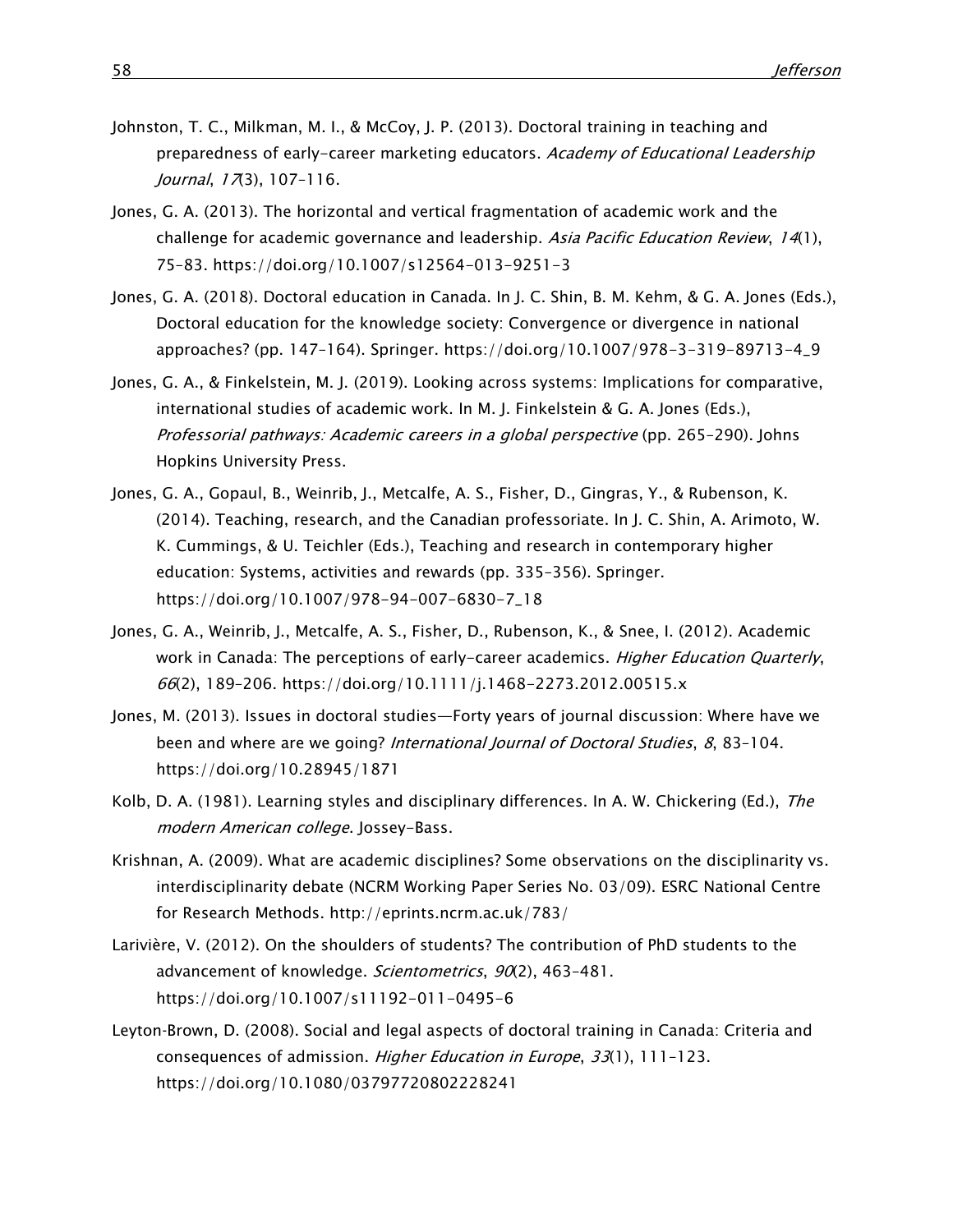- Lovitts, B. E. (2001). Leaving the ivory tower: The causes and consequences of departure from doctoral study. Rowman & Littlefield.
- MacDonald, M. (2013, January 9). Sessionals, up close. University Affairs. <https://www.universityaffairs.ca/features/feature-article/sessionals-up-close/>
- Macfarlane, B. (2011). The morphing of academic practice: Unbundling and the rise of the paraacademic. Higher Education Quarterly, 65(1), 59-73. [https://doi.org/10.1111/j.1468-](https://doi.org/10.1111/j.1468-2273.2010.00467.x) [2273.2010.00467.x](https://doi.org/10.1111/j.1468-2273.2010.00467.x)
- Malakyan, P. G. (2019). International curriculum and conceptual approaches to doctoral programs in leadership studies. *International Journal of Doctoral Studies*, 14, 325-350. <https://doi.org/10.28945/4254>
- Maynard, B. R., Labuzienski, E. M., Lind, K. S., Berglund, A. H., & Albright, D. L. (2017). Social work doctoral education: Are doctoral students being prepared to teach? Journal of Social Work, 17(1), 91–114.<https://doi.org/10.1177/1468017316637226>
- McAlpine, L., & Austin, N. (2018). Humanities PhD graduates: Desperately seeking careers? Canadian Journal of Higher Education (CJHE/RCES), 48(2), 1-19. <https://doi.org/10.47678/cjhe.v48i2.188157>
- Mendoza, P. (2007). Academic capitalism and doctoral student socialization: A case study. The Journal of Higher Education, 78(1), 71–96.<https://doi.org/10.1353/jhe.2007.0004>
- Metcalfe, A. S. (2008). The changing academic profession in Canada: Exploring themes of relevance, internationalization, and management. In Report of the International Conference on the Changing Academic Profession (pp. 57–73). Research Institute for Higher Education.
- Metcalfe, A. S., Fisher, D., Jones, G., Gingras, Y., Rubenson, K., & Snee, I. (2016). The changing academic profession in Canada: Personal characteristics, career trajectories, sense of identity/commitment and job satisfaction. In J. Galaz-Fontes, A. Arimoto, U. Teichler, & J. Brennan (Eds.), *Biographies and careers throughout academic life* (pp. 105-120). Springer. [https://doi.org/10.1007/978-3-319-27493-5\\_7](https://doi.org/10.1007/978-3-319-27493-5_7)
- Metcalfe, A. S., & Padilla-González, L. (2013). Underrepresentation of women in the academic profession: A comparative analysis of the North American region. NASPA Journal About Women in Higher Education, 6(1), 1-21.<https://doi.org/10.1515/njawhe-2013-0002>
- Nettles, M. T., & Millett, C. M. (2006). *Three magic letters: Getting to Ph.D.* Johns Hopkins University Press.
- Neumann, R. (2005). Doctoral differences: Professional doctorates and PhDs compared. Journal of Higher Education Policy and Management, 27(2), 173–188. <https://doi.org/10.1080/13600800500120027>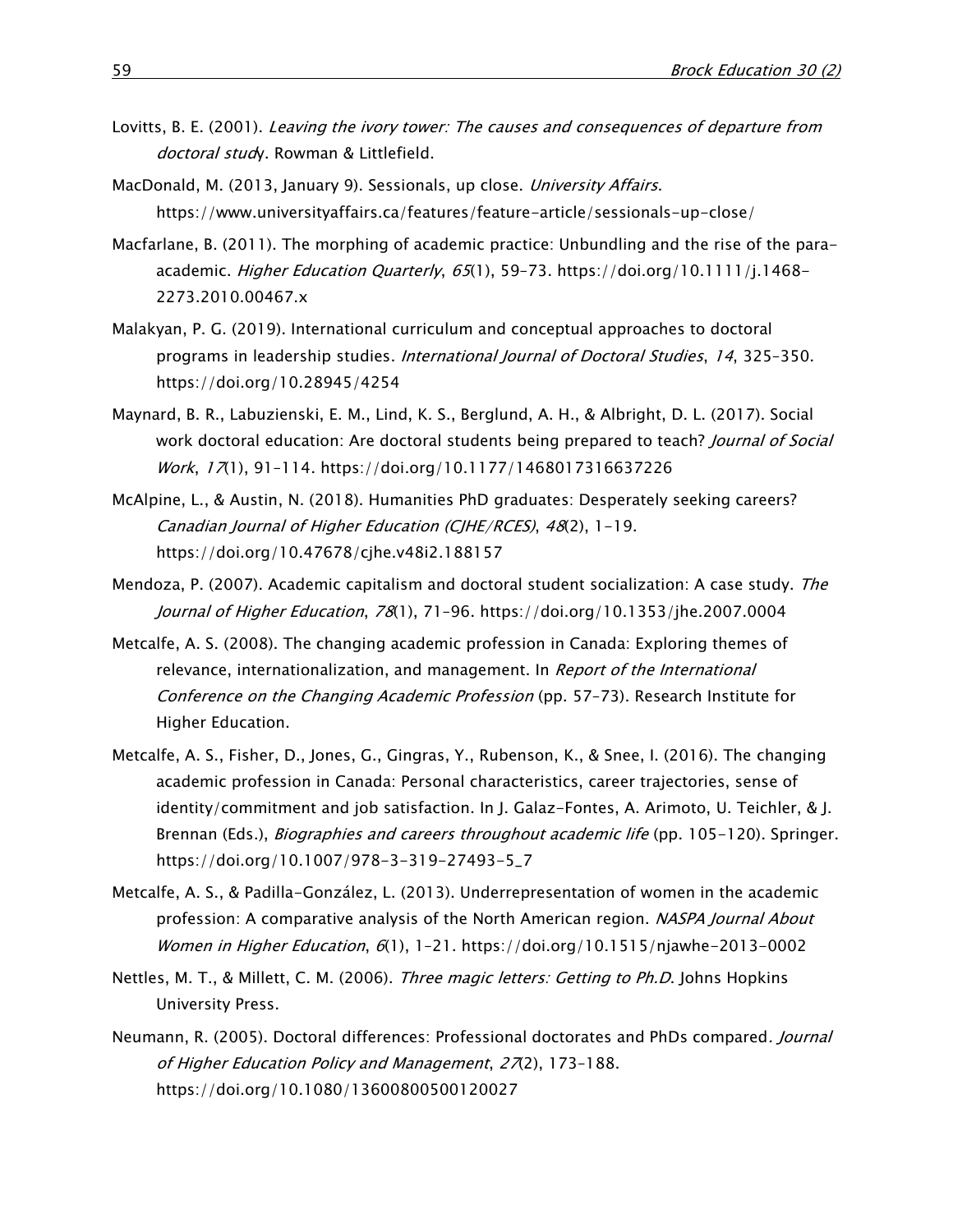- Niemczyk, E. K. (2017). Doctoral research education in Canada: Full-time and part-time students' access to research assistantships. Brock Education Journal, 26(1), 52-67. <https://doi.org/10.26522/brocked.v26i1.496>
- Offerman, M. (2011). Profile of the nontraditional doctoral degree student. New Directions for Adult and Continuing Education, 2011(129), 21–30.<https://doi.org/10.1002/ace.397>
- Ortiz, A. M., & Waterman, S. J. (2016). The changing student population. In G. S. McClellan & J. Stringer (Eds.), The handbook of student affairs administration (4th ed., pp. 267-286). John Wiley & Sons.
- Peltonen, J. A., Veikkala, J., Rautio, P., Haverinen, K., & Pyhältö, K. (2017). Doctoral students' social support profiles and their relationship to burnout, drop-out intentions, and time to candidacy. International Journal of Doctoral Studies, 12, 157-173. <https://doi.org/10.28945/3792>
- Petrease-Felder, P., Stevenson, H. C., & Gasman, M. (2014). Understanding race in doctoral student socialization. *International Journal of Doctoral Studies*, 9, 21-42. <https://doi.org/10.28945/1947>
- Roach, M., & Sauermann, H. (2017). The declining interest in an academic career. PLOS ONE, 12(9). [https://doi.org/10.1371/journal. pone.0184130](https://doi.org/10.1371/journal.%20pone.0184130)
- Saleh, A., & Bista, K. (2017). Examining factors impacting online survey response rates in educational research: Perceptions of graduate students. Journal of MultiDisciplinary Evaluation, 13(29), 63–74. [https://journals.sfu.ca/jmde/index.php/jmde\\_1/article/view/487](https://journals.sfu.ca/jmde/index.php/jmde_1/article/view/487)
- Sallee, M. W. (2011). Performing masculinity: Considering gender in doctoral student socialization. The Journal of Higher Education, 82(2), 187-216. <https://doi.org/10.1353/jhe.2011.0007>
- Sarikaya, E. E., McAlpine, L., & Amundsen, C. (2017). Doctoral students' experiences of feeling (or not) like an academic. *International Journal of Doctoral Studies*, 12, 73-90. <https://doi.org/10.28945/3727>
- Shera, W. (2003). Ideas in action: Doctoral social work education in Canada: History, current status and future challenges. Social Work Education, 22(6), 603–610. <https://doi.org/10.1080/0261547032000142706>
- Smart, J. C., Feldman, K. A., & Ethington, C. A. (2000). Academic disciplines: Holland's theory and the study of college students and faculty. Vanderbilt University Press.
- Smith, P. R. (2000). A meeting of cultures: Part-time students in an Ed.D. program. *International* Journal of Leadership in Education, 3(4), 359–380. <https://doi.org/10.1080/136031200750035978>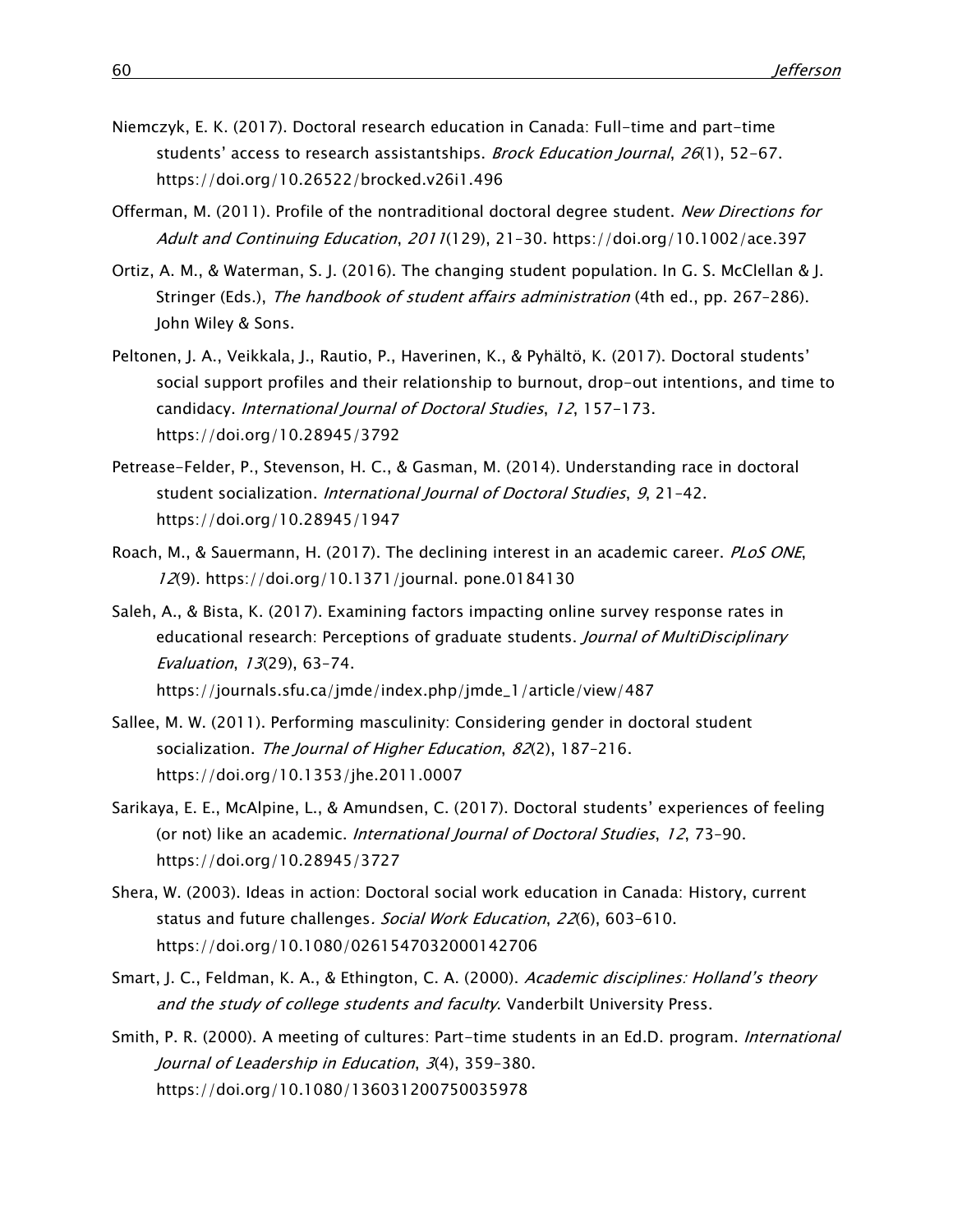Stephan, P. E. (2012). How economics shapes science. Harvard University Press.

- Sverdlik, A., Hall, N. C., McAlpine, L., & Hubbard, K. (2018). The PhD experience: A review of the factors influencing doctoral students' completion, achievement, and well-being. International Journal of Doctoral Studies, 13, 361–388.<https://doi.org/10.28945/4113>
- Syverson, P. D. (1999). Part-time study plus full-time employment: The new way to go to graduate school. Education Statistics Quarterly, 1(3), 13–15.
- Tamburri, R. (2013, February 6). The PhD is in need of revision. University Affairs. [https://www.universityaffairs.ca/features/feature-article/the-phd-is-in-need-of](https://www.universityaffairs.ca/features/feature-article/the-phd-is-in-need-of-revision/)[revision/](https://www.universityaffairs.ca/features/feature-article/the-phd-is-in-need-of-revision/)
- Thomas-Long, R. (2007). The politics of exclusion: An examination of graduate student funding experience in Ontario [Unpublished doctoral dissertation]. Ontario Institute for Studies in Education, University of Toronto.
- Viberg, O., Hatakka, M., Bälter, O., & Mavroudi, A. (2018). The current landscape of learning analytics in higher education. *Computers in Human Behavior*, 89, 98-110. <https://doi.org/10.1016/j.chb.2018.07.027>
- Walder, A. M. (2017). Pedagogical innovation in Canadian higher education: Professors' perspectives on its effects on teaching and learning. Studies in Educational Evaluation, 54, 71–82.<https://doi.org/10.1016/j.stueduc.2016.11.001>
- Walker, G. E., Golde, C. M., Jones, L., Conklin Bueschel, A., & Hutchings, P. (2008). The formation of scholars: Rethinking doctoral education for the twenty-first century. Jossey-Bass.
- Watts, J. H. (2008). Challenges of supervising part-time PhD students: Towards student-centred practice. Teaching in Higher Education, 13(3), 369–373. <https://doi.org/10.1080/13562510802045402>
- Weidman, J. C. (1989). Undergraduate socialization: A conceptual approach. In J. C. Smart (Ed.), Higher education: Handbook of theory and research (Vol. V, pp. 289-322). Agathon Press.
- Weidman, J. C., & Stein, E. L. (2003). The socialization of doctoral students to academic norms. Research in Higher Education, 44(6), 641–656. <https://doi.org/10.1023/A:1026123508335>
- Weidman, J. C., Twale, D. J., & Stein, E. L. (2001). Socialization of graduate and professional students in higher education: A perilous passage? ASHE-ERIC Higher Education Report, 28(3).<https://eric.ed.gov/?id=ED457710>
- Wladkowski, S. P., & Mirick, R. G. (2019). Mentorship in doctoral education for pregnant and newly parenting doctoral students. Journal of Women and Gender in Higher Education, 12(3), 299–318.<https://doi.org/10.1080/26379112.2019.1654394>